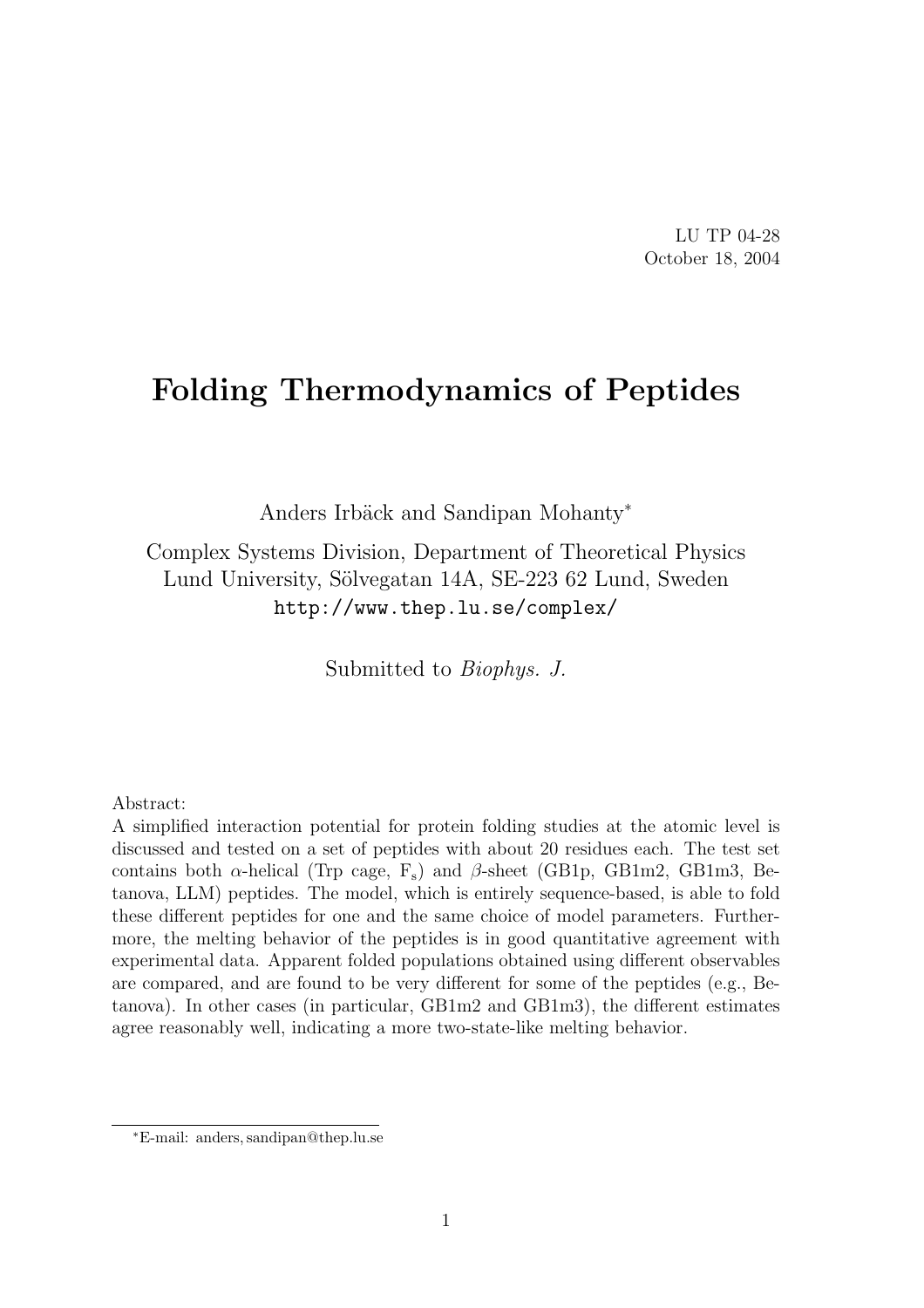## 1 Introduction

The function of peptides and proteins is inextricably connected to their folding behavior, as is underlined by the facts that many neuro-degenerative disorders are being linked to misfolding and aggregation [1], and that coupled folding and binding seems to be a more common phenomenon than previously thought [2]. It is therefore an important development that folding simulations at the atomic level are now becoming feasible for short polypeptide chains [3], thanks to faster computers, more efficient algorithms and improved force fields.

There are, however, questions about the interaction potentials used in the simulations that need further investigation. One difficulty is that different potentials give very different relative weights to the  $\alpha$ -helix and  $\beta$ -strand regions of the Ramachandran space [4]. A potential that successfully folds an  $\alpha$ -helical peptide might therefore have problems with  $\beta$ -sheet peptides, and *vice versa*. Another difficulty is with the temperature dependence of observable quantities. As pointed out by Zhou et al. [5], it seems that most current models need further calibration in order to give a temperature dependence that is not too weak; as a result, calculated melting temperatures are often unrealistically high. A systematic study of these thermodynamic questions requires extensive conformational sampling and is a challenge, especially in models with explicit water.

Here we study a model that contains all atoms of the polypeptide chains but no explicit solvent molecules. Formally, such a model is obtained by integrating out the solvent degrees of freedom. Finding an accurate and computationally tractable approximation of the resulting effective potential is, however, a highly non-trivial problem. Examples of implicit solvent models that have been used in folding studies with some success, include the generalized Born approach [6], the method based on screened Coulomb potentials by Hassan et al. [7], and the method based on solvent accessible surface areas by Ferrara et al. [8]. In this paper, we study a minimalistic model in which the effects of the solvent are represented by an effective attraction between nonpolar side chains. Our study focuses on the thermodynamic behavior of this model, which we investigate using efficient Monte Carlo methods rather than molecular dynamics. This choice is made for computational convenience; with some minor modifications, it would be possible to study the same model using molecular dynamics. Promising computational techniques have recently been proposed by Hansmann and Wille [9] and Schug et al. [10], but these methods are for energy minimization, which is insufficient for our purposes.

In addition to effective hydrophobic attraction, the interaction potential of our model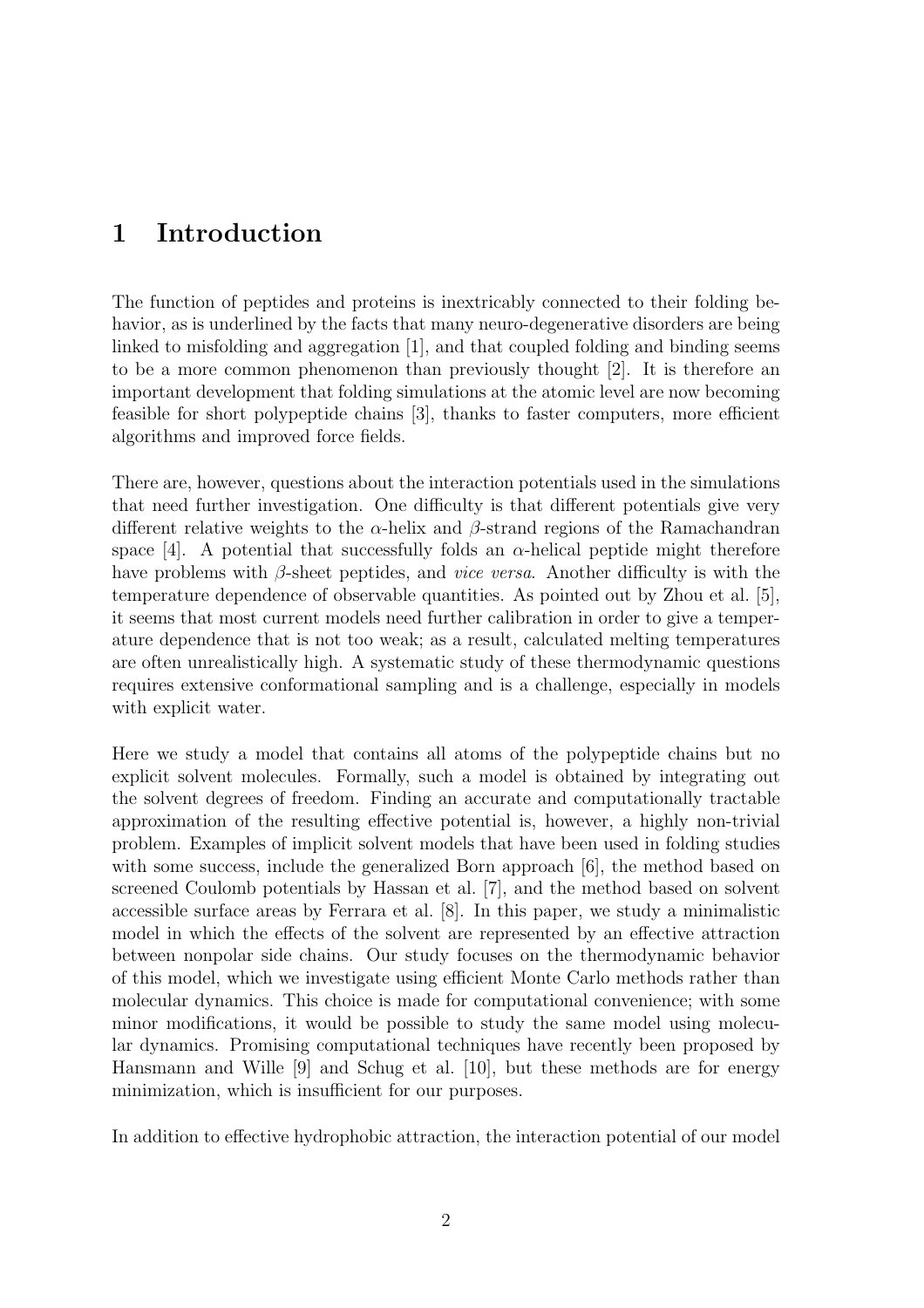contains two major terms, representing excluded-volume effects and hydrogen bonding. The potential is deliberately kept simple, partly for the sake of clarity but also for practical reasons; any potential requires careful calibration, and this task is easier with a simple potential like ours with fewer parameters to tune. In the future, the potential may be further developed with the inclusion of new terms such as Coulomb interactions between side-chain charges, but not before it becomes clear that they are needed. The different terms of the potential represent either the interaction between two individual atoms (excluded volume), or two pairs of atoms (e.g., hydrogen bonds), or an effective interaction between a pair of side chains (hydrophobicity). The largest units playing a role in the potential are the amino acids, and no information about the sequence as a whole or its native structure is used in the potential.

Our approach towards the problem of determining the interaction potential is phenomenological. The shape of individual terms is inspired by intuitive notions rather than being rigorously derived from a microscopic picture. Their exact functional forms and relative sizes are constrained by the effectiveness of the model in describing the folding behavior of more and more sequences. When such a potential evolves to a point where it can successfully fold a significant number of peptides of different native geometries, and capture the thermodynamic behavior of all those peptides, it would be useful on its own as a working potential for thermodynamic studies of new sequences, and also provide hints about the relative importance of different physical effects in protein folding.

We have previously shown that earlier versions of this model are able to fold both  $\alpha$ -helix and  $\beta$ -sheet peptides [11,12]. In this paper we present a further development of this model. We test the new model on the following set of peptides (see Fig. 1): the  $\alpha$ -helical Trp cage [14] and  $F_s$  [15, 16], and the  $\beta$ -sheet peptides GB1p [17, 18], GB1m2 and GB1m3 [19], Betanova [20] and LLM [21]. Here GB1p denotes the C-terminal β-hairpin from the protein G B1 domain, while Betanova is a designed three-stranded  $\beta$ -sheet peptide. GB1m2 and GB1m3 are mutants of GB1p, while LLM is a mutant of Betanova, with enhanced stabilities. We find that our model provides a good description of the thermodynamic behavior of all these peptides. The same model was furthermore used in a recent study of the oligomerization properties of the amyloid  $A\beta_{16-22}$  peptide [22], with very promising results.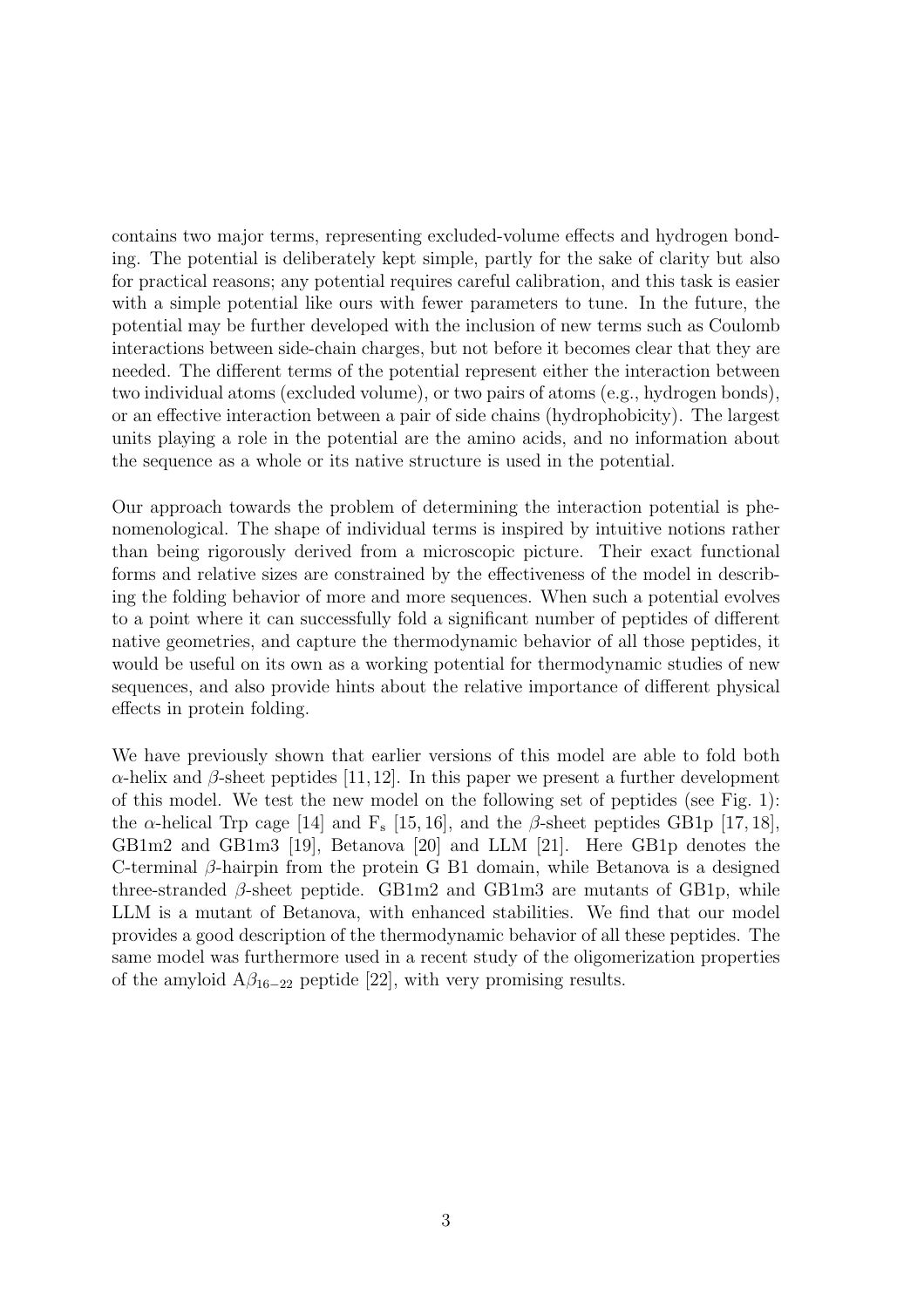

Figure 1: Schematic illustration of the different geometries of the peptides studied. Shown from left to right are the reference structures (see below) used for the Trp cage, F<sup>s</sup> , GB1m3 and Betanova. Drawn with RasMol [13].

# 2 Model and Methods

#### 2.1 Model

Our model contains all atoms of the polypeptide chains, including hydrogen atoms. The model assumes fixed bond lengths, bond angles and peptide torsion angles  $(180^{\circ})$ , so that each amino acid only has the Ramachandran torsion angles  $\phi$ ,  $\psi$  and a number of side-chain torsion angles as its degrees of freedom. Numerical values of the geometrical parameters held constant can be found elsewhere [11].

In the simulations we internally use a dimensionless energy scale. The correspondence (constant factor) of this scale to the physical energy scale is determined by using the model prediction of the dimensionless energy value for an observable and the experimental value for the same. We use the melting temperature  $T_{\rm m} = 315 \,\rm K$  of the Trp cage [14] for this purpose (see below), which is found to correspond to a dimensionless energy  $kT_{\rm m}$  of 0.470 in the model (k is Boltzmann's constant). Energy parameters of the model (such as the  $\kappa_{ev}$ ,  $\kappa_{loc}$ ,  $\epsilon_{hb}^{(1)}$ , etc. below) are given in our internal energy scale. It must be emphasized that this energy scale is left unchanged when analyzing the other peptides.

The interaction potential

$$
E = E_{\text{ev}} + E_{\text{loc}} + E_{\text{hb}} + E_{\text{hp}}
$$
\n
$$
\tag{1}
$$

is composed of four terms. The first term in Eq. 1,  $E_{\text{ev}}$ , represents excluded-volume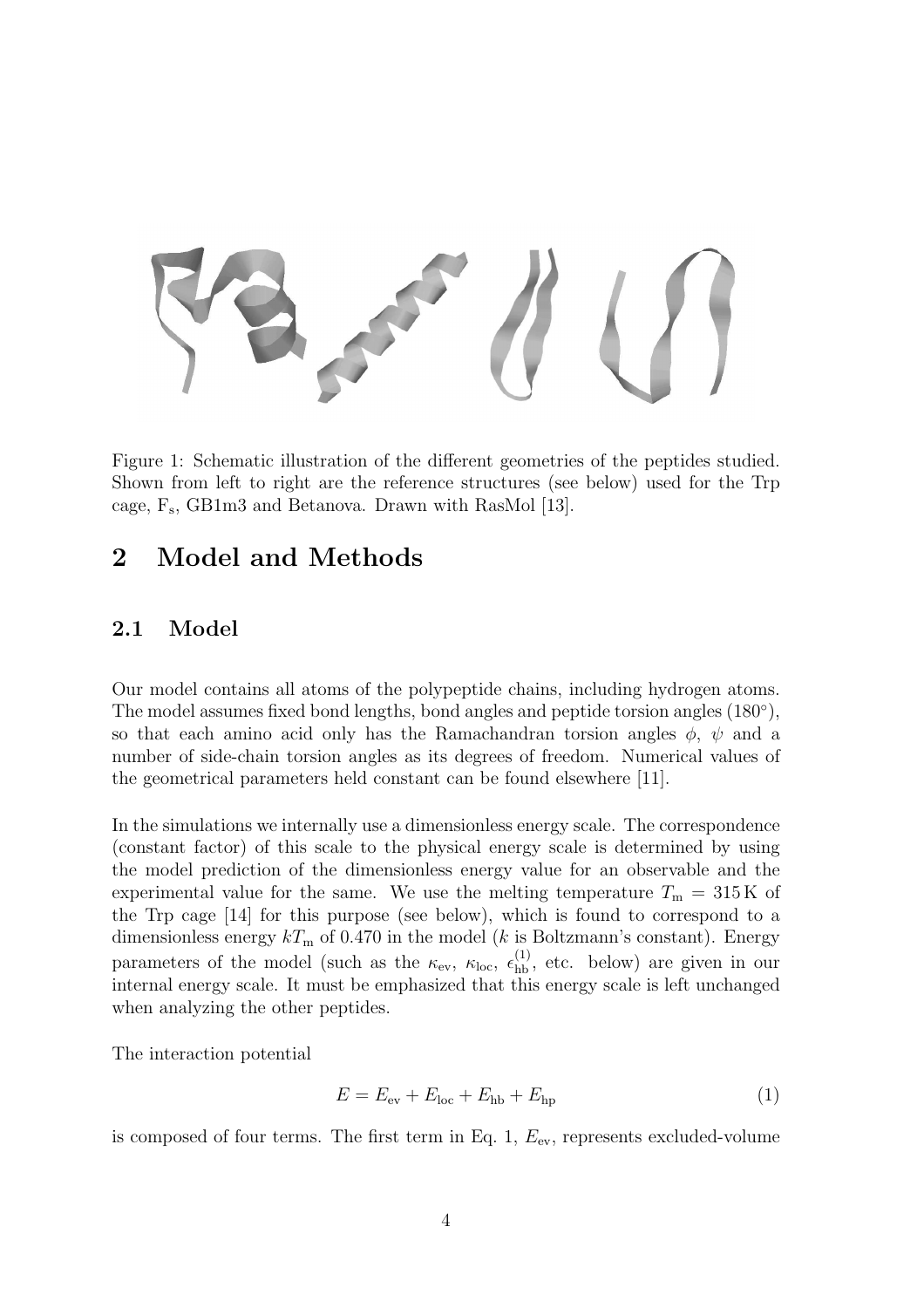effects and has the form

$$
E_{\rm ev} = \kappa_{\rm ev} \sum_{i < j} \left[ \frac{\lambda_{ij} (\sigma_i + \sigma_j)}{r_{ij}} \right]^{12},\tag{2}
$$

where the summation is over pairs of atoms  $(i, j)$ ,  $\kappa_{ev} = 0.10$ , and  $\sigma_i = 1.77, 1.75$ , 1.55, 1.42 and 1.00 Å for S, C, N, O and H atoms, respectively. The values of the radii  $\sigma_i$  agree reasonably well with the statistical analysis of Tsai et al. [23]. The  $\sigma_i$  values for C, N and O strongly influence the shape of the Ramachandran  $\phi, \psi$  distribution, and must therefore be carefully chosen. The parameter  $\lambda_{ij}$  in Eq. 2 has the value 0.75 for all pairs except those connected by three covalent bonds, for which  $\lambda_{ij} = 1$ . The reason why we use a reduction factor  $\lambda_{ij}$  < 1 for all non-local pairs is both computational efficiency and the restricted flexibility of a chain with only torsional degrees of freedom, which could create artificial traps. To speed up the calculations, Eq. 2 is evaluated using a cutoff of  $r_{ij}^c = 4.3\lambda_{ij} \text{ Å}$ , and pairs with fixed separation are omitted.

The second energy term,  $E_{loc}$ , has the form

$$
E_{\text{loc}} = \kappa_{\text{loc}} \sum_{I} \left( \sum \frac{q_i q_j}{r_{ij}^{(I)}/\text{\AA}} \right), \tag{3}
$$

where the inner sum represents the interactions between the partial charges of the backbone NH and  $C'O$  groups in one amino acid,  $I$ . This potential is not used for Pro which lacks the NH group, or Gly which tends to be more exposed to water than other amino acids, due to the missing side chain. Neither is it used for the two end amino acids, unless these are protected by capping groups. The inner sum in Eq. 3 has four terms (NO, NC', HC' and HO) which depend only on the  $\phi$  and  $\psi$  angles for amino acid I. The partial charges are taken as  $q_i = \pm 0.20$  for H and N and  $q_i = \pm 0.42$  for C' and O [24], and we put  $\kappa_{\text{loc}} = 100$ , corresponding to a dielectric constant of  $\epsilon_r \approx 2.5$ .

The third term of the energy function is the hydrogen-bond energy  $E_{\text{hb}}$ , which has the form

$$
E_{\text{hb}} = \epsilon_{\text{hb}}^{(1)} \sum_{\text{bb}-\text{bb}} u(r_{ij})v(\alpha_{ij}, \beta_{ij}) + \epsilon_{\text{hb}}^{(2)} \sum_{\text{sc}-\text{bb}} u(r_{ij})v(\alpha_{ij}, \beta_{ij}), \qquad (4)
$$

where the two functions  $u(r)$  and  $v(\alpha, \beta)$  are given by

$$
u(r) = 5\left(\frac{\sigma_{\rm hb}}{r}\right)^{12} - 6\left(\frac{\sigma_{\rm hb}}{r}\right)^{10} \tag{5}
$$

$$
v(\alpha, \beta) = \begin{cases} (r \vee r) & r \wedge r \\ (cos \alpha cos \beta)^{1/2} & \text{if } \alpha, \beta > 90^{\circ} \\ 0 & \text{otherwise} \end{cases}
$$
(6)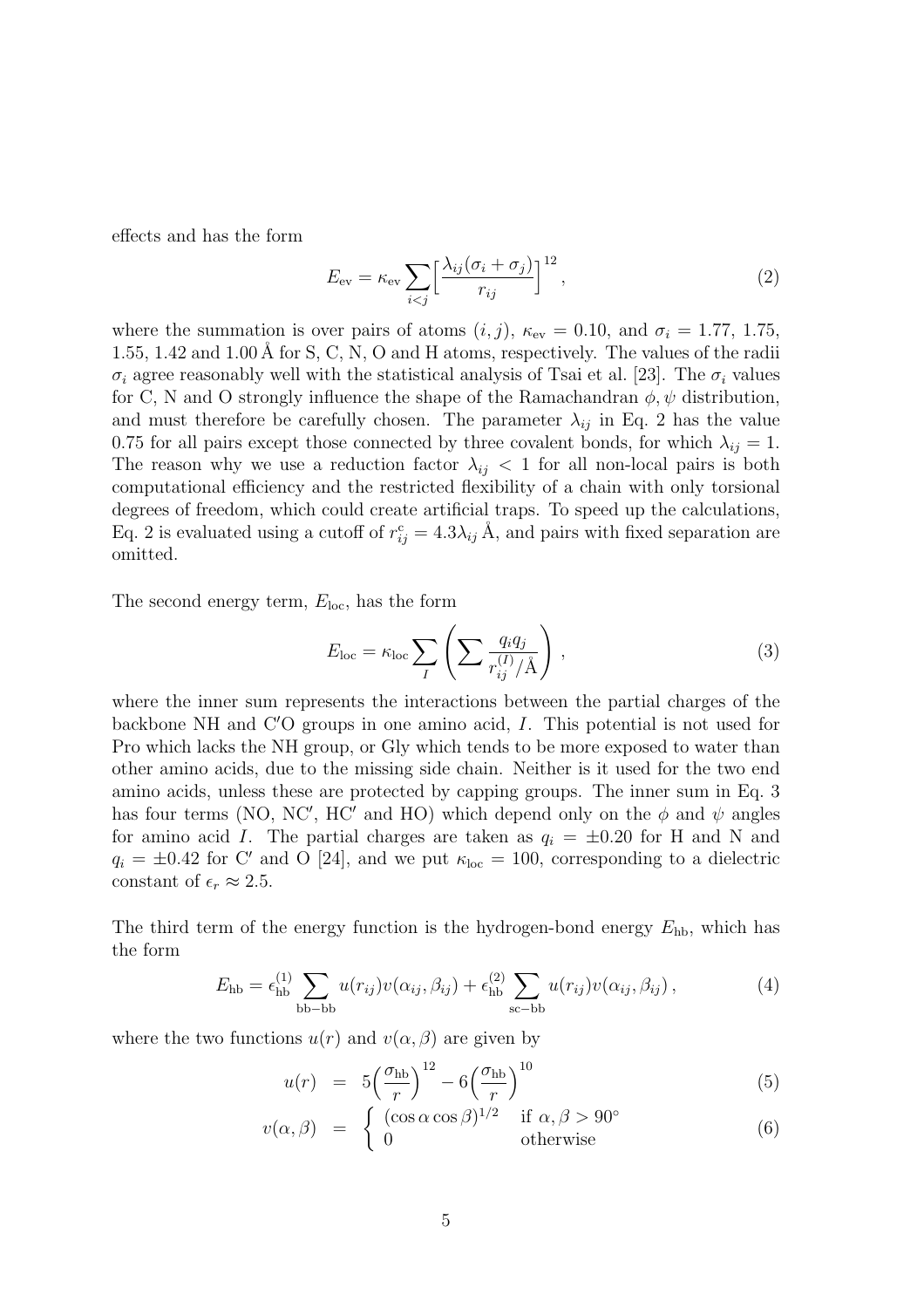We consider only hydrogen bonds between NH and CO groups, and  $r_{ij}$  denotes the HO distance,  $\alpha_{ij}$  the NHO angle and  $\beta_{ij}$  the HOC angle. The parameters  $\epsilon_{\text{hb}}^{(1)}$ ,  $\epsilon_{\text{hb}}^{(2)}$ hb and  $\sigma_{hb}$  are taken as 3.1, 2.0 and 2.0 Å, respectively. The function  $u(r)$  is calculated using a cutoff of  $r^c = 4.5 \text{ Å}$ . The first sum in Eq. 4 contains backbone-backbone interactions, while the second sum contains interactions between charged side chains (Asp, Glu, Lys and Arg) and the backbone. The latter type of interaction is taken to be effectively weak  $(\epsilon_{hb}^{(2)} < \epsilon_{hb}^{(1)})$ , because there are competing interactions between the side-chain charges and the surrounding water that are omitted in the model. For the same reason, we do not include any term in  $E<sub>hb</sub>$  corresponding to side chainside chain interactions. It is possible that the effective strength  $\epsilon_{hb}^{(2)}$  should be made stronger in case the side-chain charge gets shielded from the water. This context dependence is ignored in the model, which should be a reasonable approximation for small peptides. Hydrogen bonds between parts that are very close in sequence are rare in protein structures and therefore disregarded in the model; specifically, we disallow backbone NH  $(C'O)$  groups to make hydrogen bonds with the two nearest backbone  $C'O(NH)$  groups on each side of them, and we also forbid hydrogen bonds between the side chain of one amino acid with the nearest donor or acceptor on either side of its  $C_{\alpha}$ . As a simple form of context dependence, we assign a reduced strength to hydrogen bonds involving chain ends, which tend to be exposed to water. A hydrogen bond involving one or two end groups is reduced in strength by factors of 2 and 4, respectively. If there are capping groups, these groups are taken to be the end groups; otherwise, the two end amino acids take this role.

The fourth energy term,  $E_{\text{ho}}$ , represents an effective hydrophobic attraction between nonpolar side chains. It has the pair-wise additive form

$$
E_{\rm hp} = -\sum_{I < J} M_{IJ} C_{IJ} \,,\tag{7}
$$

where  $C_{IJ}$  is a measure of the degree of contact between side chains I and J, and  $M_{IJ}$  sets the energy that a pair in full contact gets. The matrix  $M_{IJ}$  is defined in Table 1. To calculate  $C_{IJ}$  we use a predetermined set of atoms,  $A_I$ , for each side chain I. We define  $C_{IJ}$  as

$$
C_{IJ} = \frac{1}{N_I + N_J} \Big[ \sum_{i \in A_I} f(\min_{j \in A_J} r_{ij}^2) + \sum_{j \in A_J} f(\min_{i \in A_I} r_{ij}^2) \Big], \tag{8}
$$

where the function  $f(x)$  is given by  $f(x) = 1$  if  $x < A$ ,  $f(x) = 0$  if  $x > B$ , and  $f(x) = (B - x)/(B - A)$  if  $A < x < B$   $[A = (3.5 \text{ Å})^2$  and  $B = (4.5 \text{ Å})^2$ . Roughly speaking,  $C_{IJ}$  is the fraction of atoms in  $A_I$  or  $A_J$  that are in contact with some atom from the other side chain. For Pro, the set  $A_I$  consists of the  $C_\beta$ ,  $C_\gamma$  and  $C_\delta$ atoms. The definition of  $A_I$  for the other hydrophobic side chains has been given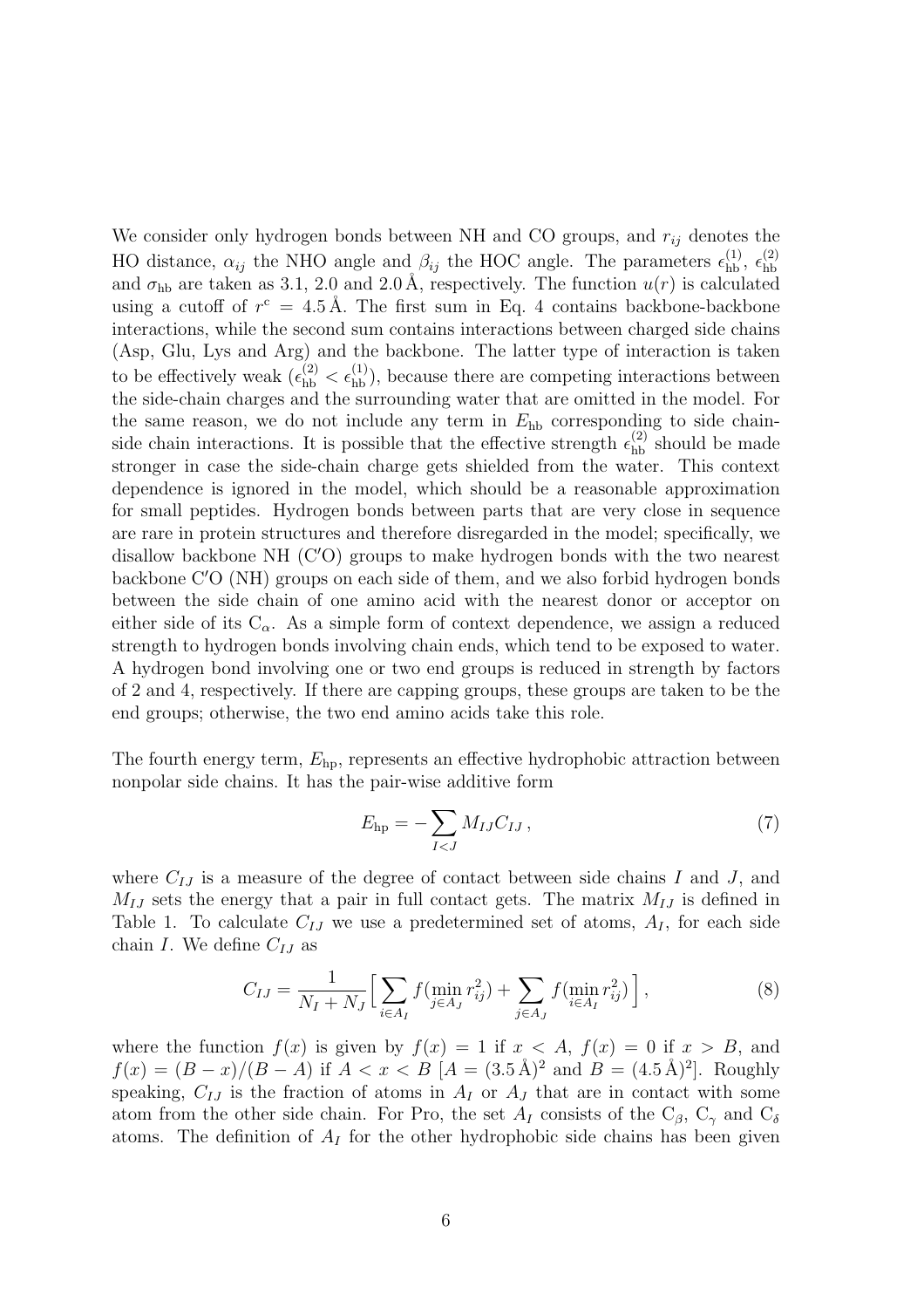|                            | $\blacksquare$            |    |
|----------------------------|---------------------------|----|
| I Ala                      | $0.0 \quad 0.1 \quad 0.1$ |    |
| II Ile, Leu, Met, Pro, Val | $0.9 \quad 2.8$           |    |
| III Phe, Trp, Tyr          |                           | 32 |

Table 1: The hydrophobicity matrix  $M_{IJ}$ . Hydrophobic amino acids are divided into three categories. The matrix  $M_{IJ}$  represents the size of hydrophobicity interaction when an amino acid of type  $I$  is in contact with an amino acid of type  $J$ .

elsewhere [11]. We expect the gain in forming a hydrophobic contact to be smaller if the two side chains are close in sequence, because such a pair is partly protected by the backbone. Therefore, we reduce the strength of the hydrophobic attraction for pairs that are nearest or next-nearest neighbors along the sequence;  $M_{IJ}$  is reduced by a factor of 2 for next-nearest neighbors, and taken to be 0 for nearest neighbors.

The parameters of this potential were essentially determined by a somewhat tedious trial and error procedure, involving parallel simulations of the different peptides. The target was to have native-like free-energy minima for all the peptides at low temperature, whereas the temperature dependence was not considered at all. It is interesting to note that this criterion alone was sufficiently discriminating to yield parameter values that appear physically reasonable, as well as a realistic temperature dependence (see below). Some parameters, such as  $\epsilon_{hb}^{(1)}$ , strongly influence the folding properties of the model, and are therefore well determined. Others, such as  $\epsilon_{\text{hb}}^{(2)}$ , are less important and, as a result of this, quite poorly determined.

The new version of the model differs from earlier versions in the precise form of the simple context dependence of  $E_{\text{loc}}$  and  $E_{\text{hb}}$ . Also, the reduction factor for the hydrophobic attraction between next-nearest neighbors along the chain has been changed. Furthermore, we have added Pro, which does not occur in any of our previously studied sequences, to the list of hydrophobic amino acids. All other parameters of the potential are the same as in the last version of the model, except for a slight reduction in strength of the local potential  $(\kappa_{\text{loc}})$ .

It should be stressed that this potential is not expected to provide a good description of general amino acid sequences. For example, it is likely that the pair-wise additive hydrophobicity potential is inadequate for long chains, due to double-counting effects. For long chains, anti-cooperative multibody effects might play a significant role [25]. By extending the present calculations in the future to new and longer sequences, we hope that it will be possible to refine the potential and thereby make it more general.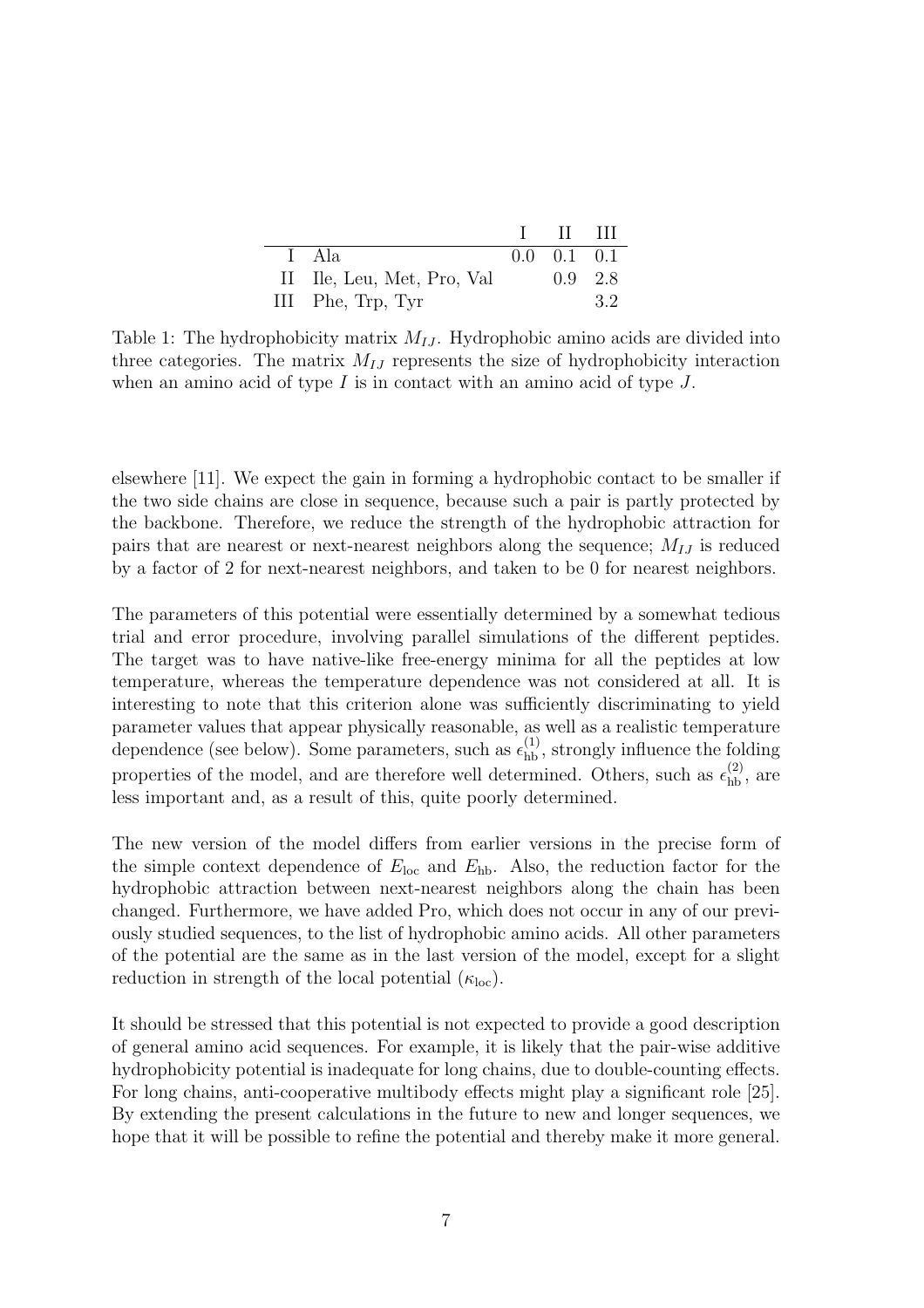#### 2.2 Computational methods

To study the thermodynamic behavior of this model, we use simulated tempering [26–28]. in which the temperature is a dynamical variable. For a review of simulated tempering and other generalized-ensemble techniques for protein folding, see Hansmann and Okamoto [29]. We study eight different temperatures  $T_k$ , which range from  $T_{\min} = 275 \,\mathrm{K}$  to  $T_{\max} = 369 \,\mathrm{K}$  and are given by  $T_k = T_{\min}(T_{\max}/T_{\min})^{(k-1)/7}$  $(k = 1, \ldots, 8)$ . The average acceptance rate for the temperature jumps is about 70 %.

Our simulations are carried out using two different elementary moves for the backbone degrees of freedom: first, the highly non-local pivot move in which a single backbone torsion angle is turned; and second, a semi-local method [30] that works with up to eight adjacent backbone degrees of freedom, which are turned in a coordinated manner. Side-chain angles are updated one by one. Every update involves a Metropolis accept/reject step, thus ensuring detailed balance. All our simulations are started from random configurations. All statistical errors quoted are  $1\sigma$  errors obtained from the variation between independent runs. For each peptide, we performed about 10 independent runs. Each run contained  $10^9$  elementary Monte Carlo steps  $(1.5 \cdot 10^9)$ steps for GB1p) and required 1–2 CPU days on a 1.6 GHz computer.

To characterize the folding behavior of the different peptides, we monitor several quantities. For a peptide with N amino acids, we define the  $\alpha$ -helix content H as the fraction of the  $N-2$  inner amino acids with their Ramachandran  $(\phi, \psi)$  pair in the region  $-90° < \phi < -30°$ ,  $-77° < \psi < -17°$ . We calculate the radius of gyration,  $R_{\rm g}$ , over the backbone atoms, with unit mass for all atoms. We also study rootmean-square deviations (RMSD) from folded reference structures, calculated over either the backbone atoms or all heavy atoms. A backbone RMSD is denoted by  $\Delta_{\rm b}$ and a heavy-atom RMSD by  $\Delta$ . For the  $\beta$ -sheet peptides, there exist topologically distinct states that the backbone RMSD cannot discriminate between, which makes it necessary to use the heavy-atom RMSD.

In our analysis of the results from the simulations, it turns out that the temperature dependence of a quantity  $X$  in many cases can be well described by the simple twostate expression

$$
X(T) = \frac{X_{\rm u} + X_{\rm n}K(T)}{1 + K(T)}.
$$
\n(9)

Our fits to this equation are carried out by using a Levenberg-Marquardt procedure [31]. Throughout the paper, the baselines  $X_u$  and  $X_n$  are taken to be temperature independent, whereas the effective equilibrium constant  $K(T)$  is assumed to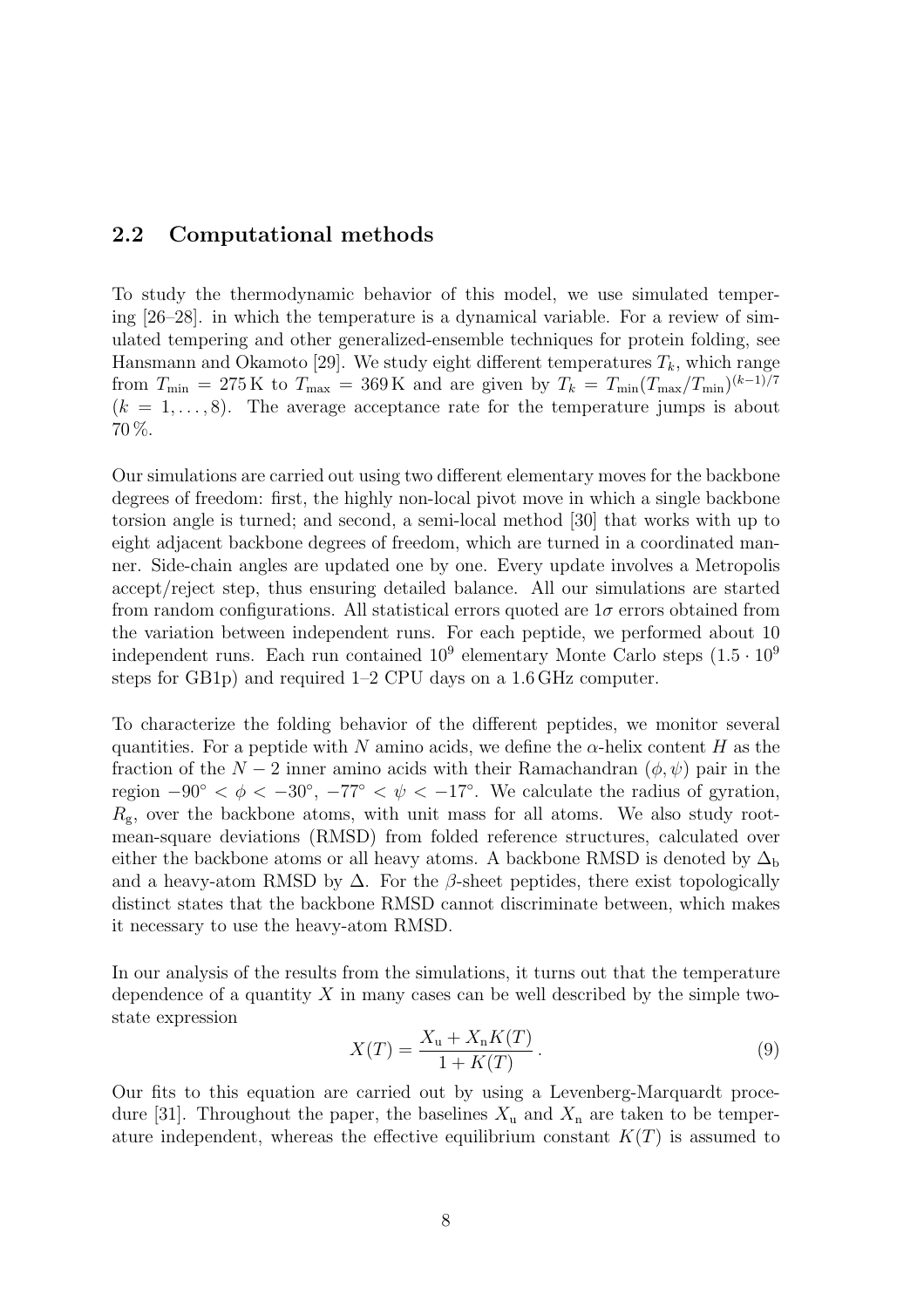have the first-order form  $K(T) = \exp[(1/kT - 1/kT_m)\Delta E]$ , where  $T_m$  is the midpoint temperature and  $\Delta E = E_{\rm u} - E_{\rm n}$  is the energy difference between the unfolded and native states. With these assumptions, a fit to Eq. 9 has four parameters:  $\Delta E$ ,  $T_m$ ,  $X_{\rm u}$  and  $X_{\rm n}$ .

### 3 Results and Discussion

Using the model and methods described in the previous section, we performed highstatistics thermodynamic simulations of the peptides mentioned in the introduction, namely the Trp cage,  $F_s$ , GB1p, GB1m2, GB1m3, Betanova and LLM. In this section we present the results of these calculations.

#### 3.1 Trp cage

The optimized 20-residue Trp cage (NLYIQWLKDGGPSSGRPPPS) is a "miniprotein" with a compact folded state and a melting temperature of 315 K, as determined by circular dichroism (CD) and NMR measurements [14]. The NMR-derived native structure [14] contains a short  $\alpha$ -helix (residues 2–8), a single turn of 3<sub>10</sub>-helix (residues 11-14), and a hydrophobic core consisting of three proline residues (Pro12, Pro18, Pro19) and two aromatic residues (Tyr3, Trp6). The folding time is a few  $\mu$ s at room temperature [32]. Its small size, fast folding and relative stability makes the Trp cage an ideal testbed for computational methods, and folding simulations of this peptide were reported by several groups [10, 33–36]. Two of these groups performed thermodynamic studies [35, 36]. Both groups made detailed comparisons with raw NMR data with very good results, but the calculated melting temperatures were too high  $(\gtrsim 400 \,\mathrm{K})$ .

In our model the melting temperature of the Trp cage is, by definition, equal to its experimental value, since we use this quantity to set the energy scale of the model. For this purpose, we consider the helix content  $H$ , as defined in the previous section, which should be strongly correlated with the CD signal studied experimentally. Fig. 2a shows our results for  $H$  against temperature. A fit to the data with the two-state expression in Eq. 9 is also shown. As can be seen in the figure, the two-state fit provides an excellent description of the data. The midpoint temperature from this fit,  $T_{\rm m}$ , is set to 315 K, the experimental melting temperature. Having done that, there is no free parameter left in the model. The fitted value of the parameter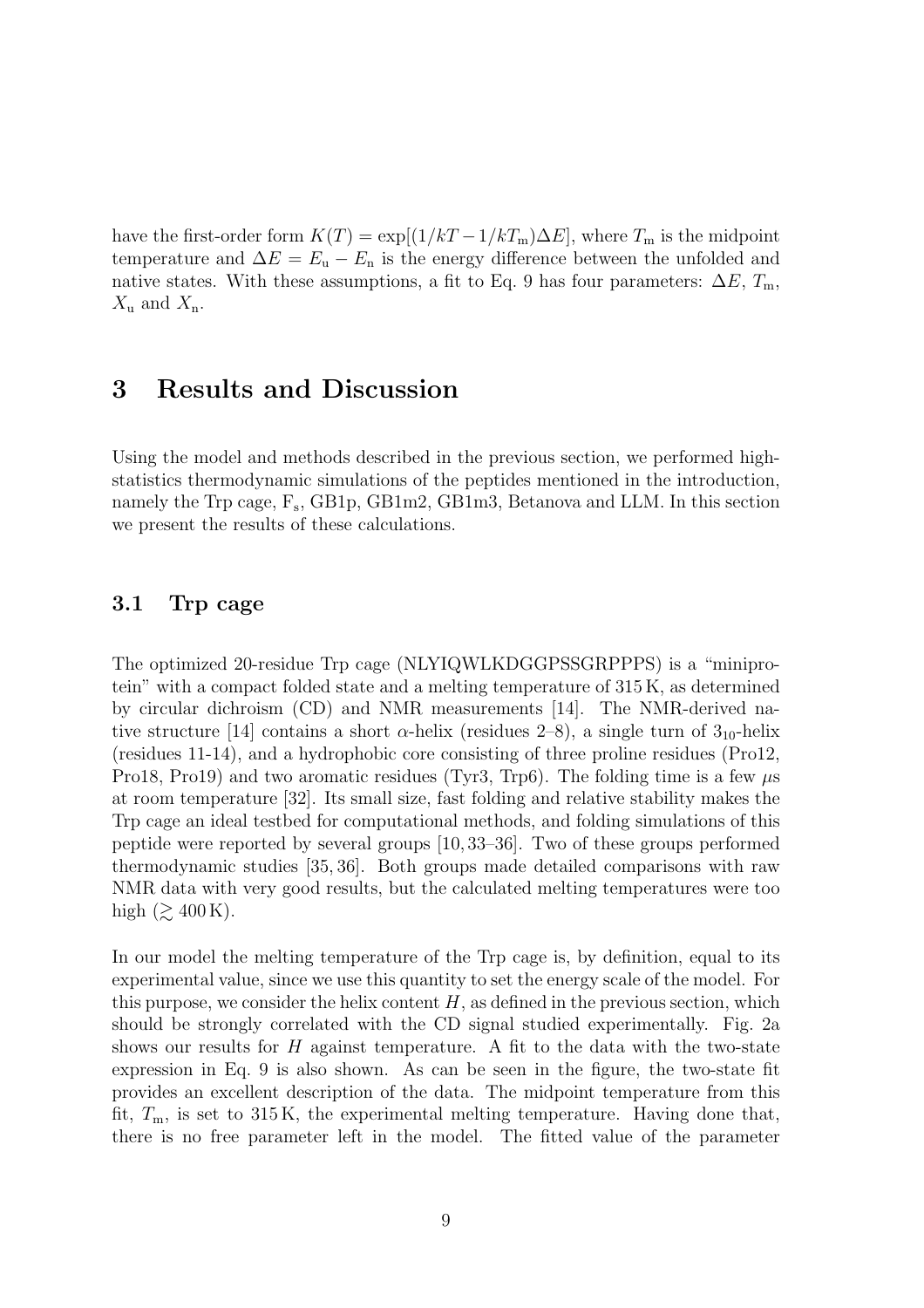

Figure 2: The Trp cage. (a) Helix content against temperature. The line is a fit to Eq. 9 ( $T_m = 315 \text{ K}$ ,  $\Delta E = 11.5 \pm 0.2 \text{ kcal/mol}$ ). Statistical errors are smaller than the plot symbols. (b) Contour plot of the free energy  $F(\Delta_{\rm b}, E)$  at 275 K. The contours are spaced at intervals of  $1 kT$ . Contours more than  $6 kT$  above the minimum free energy are not shown. The free energy  $F(\Delta_{\rm b}, E)$  is defined by  $\exp[-F(\Delta_{\rm b}, E)/kT] \propto$  $P(\Delta_{\rm b}, E)$ , where  $P(\Delta_{\rm b}, E)$  denotes the joint probability distribution of  $\Delta_{\rm b}$  and E at temperature T.



Figure 3: Native population against temperature for the Trp cage. The line is the result obtained from the model, through the fit shown in Fig. 2a. Plot symbols show experimental results [14] based on CD  $\circ$  and NMR  $\bullet$ , respectively.

 $\Delta E = 11.5 \pm 0.2 \text{ kcal/mol}$  is, in contrast to that of  $T_{\text{m}}$ , not used for calibration, but is rather a prediction of the model.

In the two-state picture (Eq. 9), the native population at temperature  $T$  is given by  $1/{1+\exp[-(1/kT-1/kT_m)\Delta E]}$ . Fig. 3 shows the native population obtained using the above mentioned  $\Delta E$  and  $T_m$ , against temperature, along with experimental values based on CD and NMR [14]. We see that the results obtained from the model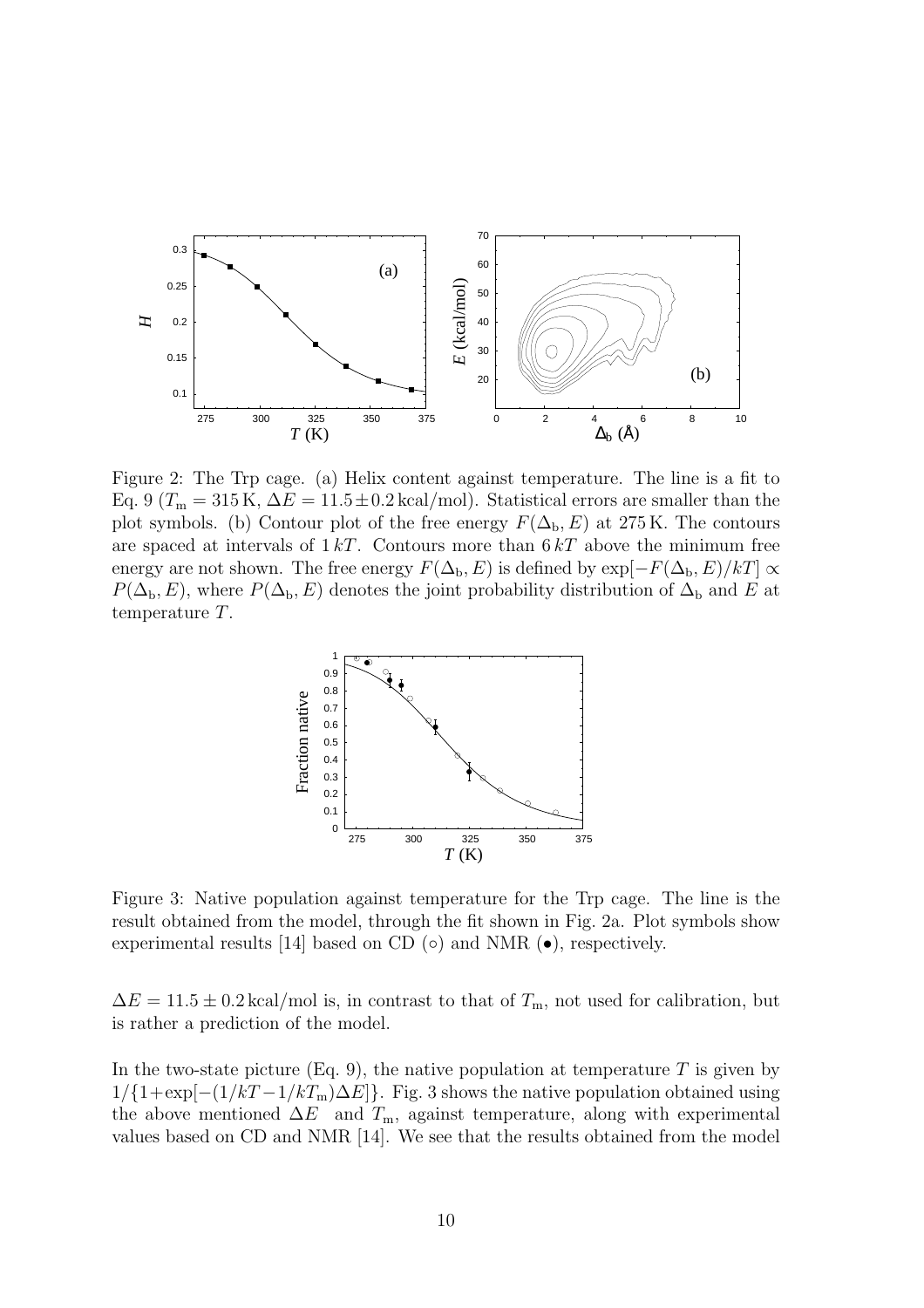are in good agreement with the experimental data over the entire temperature range, with a maximum deviation of  $\sim 5\%$  at the lowest temperatures. With the overall energy scale properly determined, we thus find that the melting behavior of this peptide is well described by the model.

At low temperature, we find a helix content similar to that of the NMR structure,  $\sim$  30 % (see Fig. 2a). An RMSD analysis confirms that the typical low-temperature structure is similar to the NMR structure (PDB code 1L2Y, first model), as illustrated in Fig. 2b. This figure shows the free energy  $F(\Delta_b, E)$  calculated as a function of the backbone RMSD  $\Delta_{\rm b}$  (residues 2–19) and the energy E, at 275 K. We see that  $F(\Delta_{\rm b}, E)$  has a simple shape with one dominating minimum, which is located at  $\Delta_{\rm b} \approx 2.3 \,\rm \AA.$ 

#### 3.2  $F_s$

The designed 21-residue  $F_s$  peptide is given by Suc-A<sub>5</sub>(AAARA)<sub>3</sub>A-NH<sub>2</sub>, (where Suc is succinylic acid) and makes an  $\alpha$ -helix [15, 16]. Other N-capping groups than Suc have also been used in the experiments on this peptide. The melting behavior of  $F<sub>s</sub>$  was studied using CD as well as infrared (IR) spectroscopy. The melting temperature measured by IR was 334 K [37], whereas the CD-based studies obtained  $T_{\rm m} = 308 \,\rm K$  [16] and  $T_{\rm m} = 303 \,\rm K$  [38]. Computational studies of  $F_s$  have also been reported  $[39-41]$ . By explicit water simulations, García and Sanbonmatsu  $[40]$  obtained a  $T<sub>m</sub>$  of 345 K, which is in reasonable agreement with the IR-based value. Using an earlier version of our model and ignoring the capping groups, a  $T<sub>m</sub>$  of 310 K was obtained [11]. In the present calculations, we include the Suc and  $NH_2$  groups.

Fig. 4a shows the helix content versus temperature as obtained from our  $F_s$  calculations. A two-state fit of the data gives  $T_m = 304 \pm 1$  K, which is significantly lower than the IR-based result mentioned above but in perfect agreement with the CD studies, especially that of Thompson et al. [38]. For the energy difference, we obtain  $\Delta E = 11.9 \pm 0.3 \,\text{kcal/mol}$ , which also agrees with what Thompson et al. found, namely  $\Delta E = 12 \pm 2 \text{ kcal/mol}$ . It may be worth noting that the experimental data that we compared with in the Trp cage case were based on CD rather than IR.

In Fig. 4b we show the free energy  $F(\Delta_{\rm b}, E)$  at 275 K. In the absence of a precise experimental structure for  $F_s$ , we define  $\Delta_b$  as the (backbone) RMSD from an ideal  $\alpha$ -helix (all residues). From the figure we see that the free energy has its global minimum at  $\Delta_{\rm b} \approx 0.5$  Å, which indeed corresponds to the  $\alpha$ -helix. There are also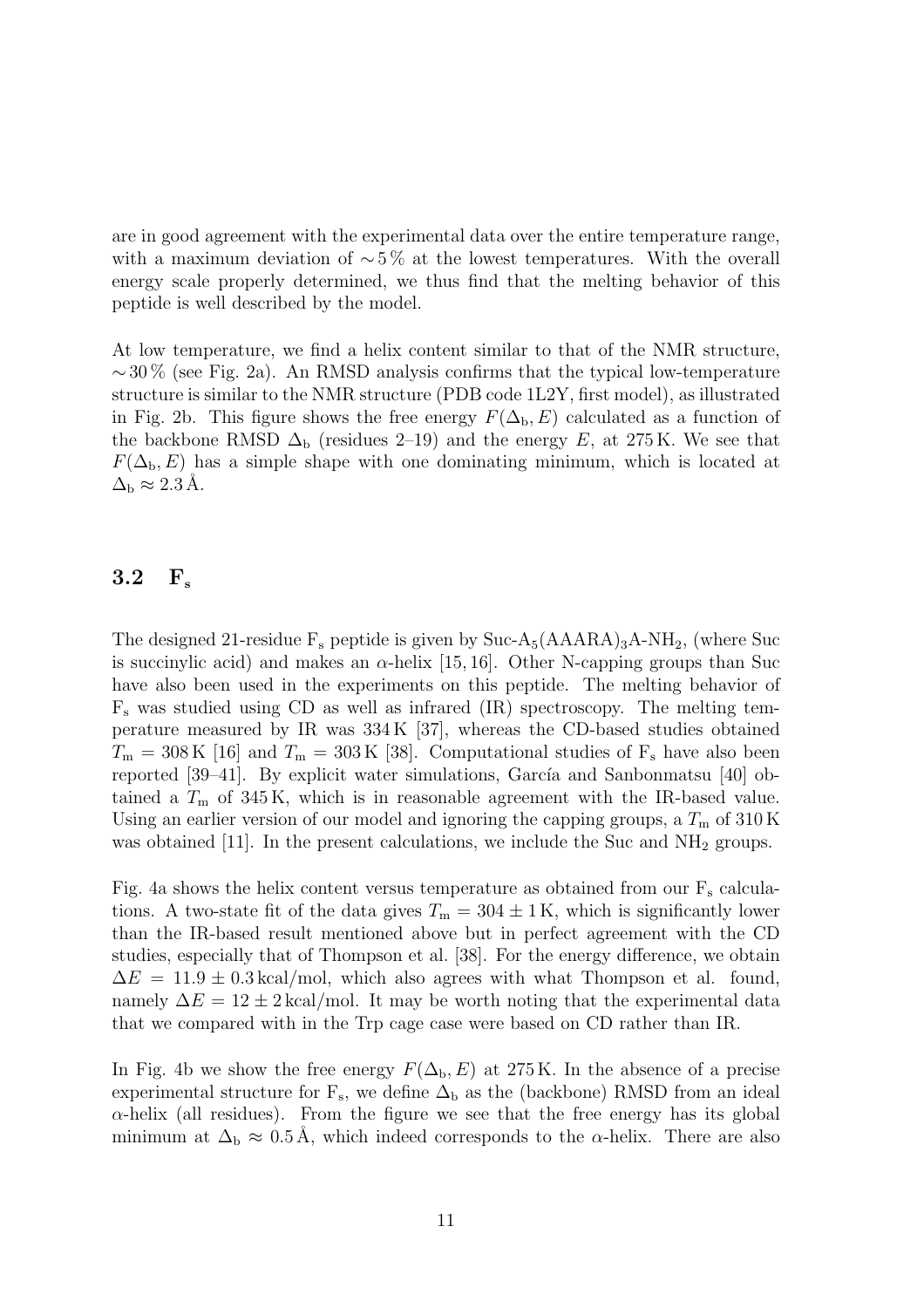

Figure 4: Same as Fig. 2 for the F<sub>s</sub> peptide ( $T_{\rm m}$  = 304 ± 1K,  $\Delta E$  = 11.9 ±  $0.3 \text{ kcal/mol}$ .

two local minima at  $\Delta_b \approx 7$  Å and  $\Delta_b \approx 11$  Å, both of which correspond to  $\beta$ -sheet structures. These two minima are very weakly populated compared to the  $\alpha$ -helix minimum.

#### 3.3 GB1p and GB1m2/GB1m3

Using exactly the same model, we now turn to  $\beta$ -sheet peptides. That GB1p (GEW-TYDDATKTFTVTE), the 41–56-residue fragment from the protein G B1 domain, makes a  $\beta$ -hairpin on its own was a breakthrough discovery [18] that has been followed by numerous atomic simulations of this particular sequence [5,42–50]. Recently, two mutants of GB1p with enhanced stability were designed [19], GB1m2 and GB1m3, by replacing the turn segment DDATKT by NPATGK. The mutant GB1m2 (GEW-TYNPATGKFTVTE) is identical to GB1p except for this change, while GB1m3 (KKWTYNPATGKFTVQE) differs from GB1p at the chain ends as well. By CD and NMR, GB1m3 was estimated to be  $86 \pm 3\%$  folded at 298 K and to have a  $T_{\text{m}}$ of  $333 \pm 2$  K, whereas GB1m2 was found to have a slightly lower folded population,  $74\pm5\%$  at 298 K, and a  $T<sub>m</sub>$  of 320  $\pm2$  K [19]. In the same study, GB1p was estimated to be ∼ 30 % folded at 298 K. An earlier NMR study found GB1p to be 42 % folded at 278 K [18]. Both these estimates of native population for GB1p are low compared to the result of a Trp fluorescence study [51]; a two-state analysis of these data gave  $T_{\rm m} = 297$  K and  $\Delta E = 11.6$  kcal/mol [51].

It turns out that our model fails to reproduce the experimental difference in stability between GB1m2 and GB1m3. In fact, GB1m2 and GB1m3 show nearly identical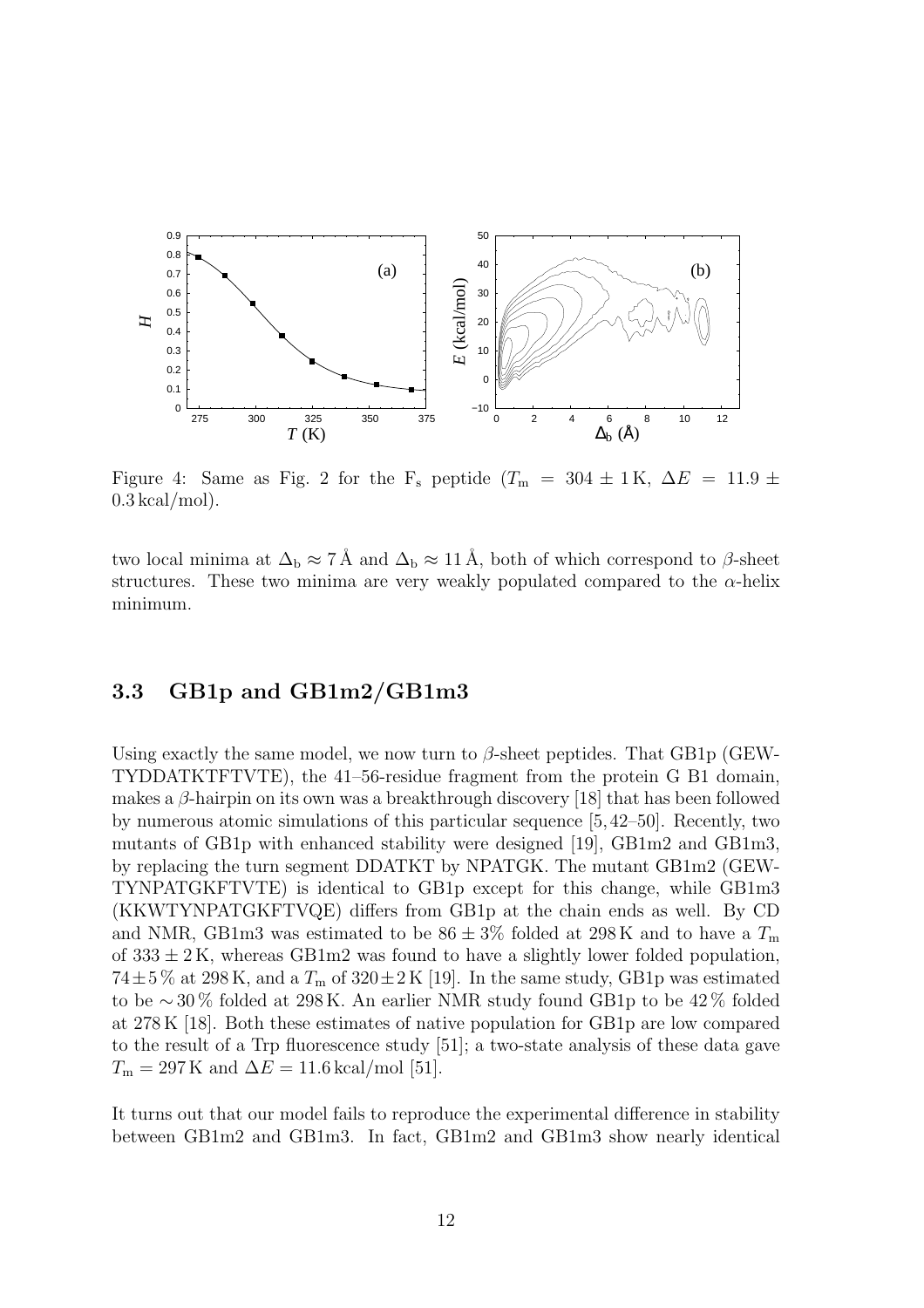

Figure 5: The hydrophobicity energy  $E_{hp}$  against temperature for GB1p ( $\circ$ ) and GB1m3 (•). The lines are fits to Eq. 9 ( $T_m = 297 \pm 1$  K,  $\Delta E = 14.2 \pm 0.2$  kcal/mol for GB1p;  $T_m = 321 \pm 1$ K,  $\Delta E = 15.0 \pm 0.4$  kcal/mol for GB1m3). The points corresponding to the two highest temperatures were omitted for GB1p, as removing them resulted in a significantly better fit in terms of  $\chi^2$  per degree of freedom.

behavior in our model. For clarity, we therefore show results only for one of these peptides, GB1m3, in the figures below.

Fig. 5 shows the hydrophobicity energy  $E_{hp}$  against temperature for GB1p and GB1m3 in the model. We expect  $E_{hp}$  to be strongly correlated with Trp fluorescence for these peptides, as Trp43 forms a hydrophobic cluster together with Tyr45, Phe52 and Val54. A two-state fit to our data for GB1p gives  $T_m = 297 \pm 1$ K and  $\Delta E = 14.2 \pm 0.2 \text{ kcal/mol}$ , which indeed is in good agreement with the Trp fluorescence results for this peptide ( $T_m = 297 \text{ K}$ ,  $\Delta E = 11.6 \text{ kcal/mol}$ ). The same type of fit gives  $T_m = 321 \pm 1$  K and  $\Delta E = 15.0 \pm 0.4$  kcal/mol for GB1m3, and  $T_m = 322 \pm 2$  K and  $\Delta E = 15.1 \pm 0.4 \,\text{kcal/mol}$  for GB1m2. These two very similar  $T_{\text{m}}$  estimates lie close to the experimental result for GB1m2  $(320 \pm 2 \text{ K})$  and somewhat below that for GB1m3 (333  $\pm$  2K). Our  $E_{\text{hp}}$  data indicate that GB1m2 and GB1m3 indeed are markedly more stable than GB1p in the model, which is confirmed by the results discussed next.

Fig. 6a shows our data for the free energy  $F(\Delta, E)$  for GB1p, at 275 K. On its own the GB1p fragment is believed to adopt a folded structure similar to that it has as part of the native protein G B1 domain, although the NMR restraints were insufficient to determine a unique structure for the excised fragment. As reference structure in the calculation of  $\Delta$ , we therefore use the corresponding fragment of the NMR structure for the full protein G B1 domain (PDB code 1GB1, residues 41–56, first model) [52]. The heavy-atom RMSD  $\Delta$  is used instead of the backbone RMSD  $\Delta_{\rm b}$ ,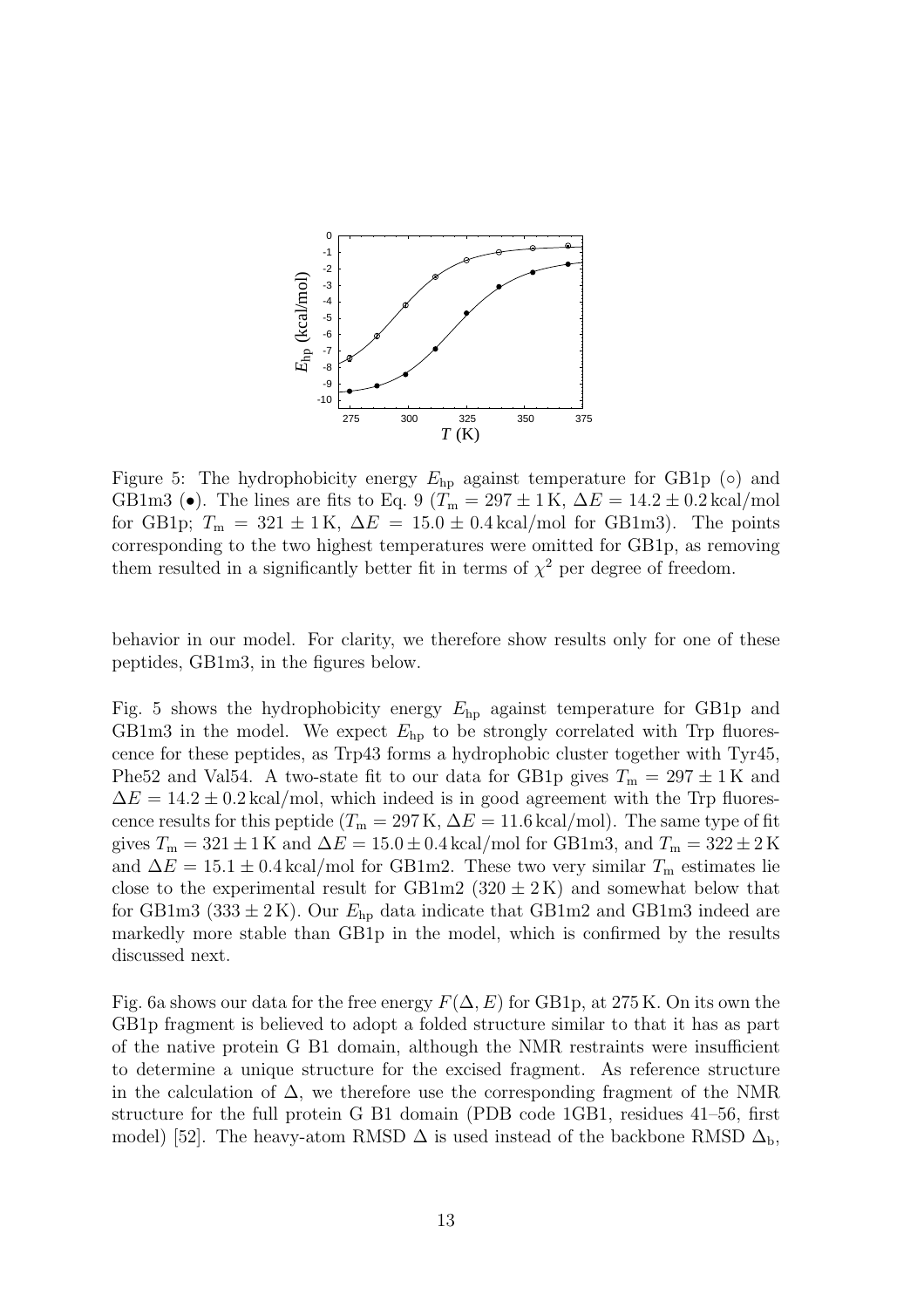

Figure 6: Contour plot of the free energy  $F(\Delta, E)$  for (a) GB1p and (b) GB1m3, at 275 K. Contour levels are as in Fig. 2b.

because  $\Delta_{\rm b}$  cannot distinguish between the two possible  $\beta$ -hairpin topologies (with similar backbone folds but oppositely oriented side chains). We find that the two lowest minima of  $F(\Delta, E)$ , at  $\Delta \approx 2.0$  Å and  $\Delta \approx 3.2$  Å, both correspond to a  $\beta$ hairpin with the same topology and the same set of backbone hydrogen bonds as the reference structure. The main difference between these two minima lies in the shape of the turn region. In addition to these minima, there are two weakly populated local minima at  $\Delta \approx 5.3 \text{ Å}$  and  $\Delta \approx 8{\text -}10 \text{ Å}$ , which correspond to a  $\beta$ -hairpin with the opposite topology and  $\alpha$ -helix, respectively. The shape of  $F(\Delta, E)$  for GB1p was also studied using earlier versions of our model [11, 12]. The present model yields very similar results, with a minor enhancement of the two native-like minima at the expense of the two other local minima mentioned above.

Fig. 6b shows the corresponding free-energy plot for GB1m3. As reference structure for GB1m3, we use a mutated and relaxed version of the GB1p reference structure. We see that  $F(\Delta, E)$  has a simpler shape for GB1m3 than for GB1p. There is only one detectable free-energy minimum for GB1m3, and this minimum corresponds to a structure similar to the favored one for GB1p.

Different experiments on GB1p have, as mentioned above, obtained different  $\beta$ hairpin populations. One way of estimating folded populations in the model is by two-state fits like those in Fig. 5. An independent and more direct estimate can be obtained by counting native backbone hydrogen bonds. To this end, we consider a hydrogen bond formed if its energy is less than  $-\epsilon_{hb}^{(1)}/3$ . The number of native backbone hydrogen bonds in a given conformation is denoted by  $N_{\rm hb}^{\rm nat}$ . Fig. 7 shows the probability distribution of  $N_{\rm hb}^{\rm nat}$  for GB1p and GB1m3 at 299 K, which is very close to the temperature  $(298 \text{ K})$  at which the folded populations of these two peptides were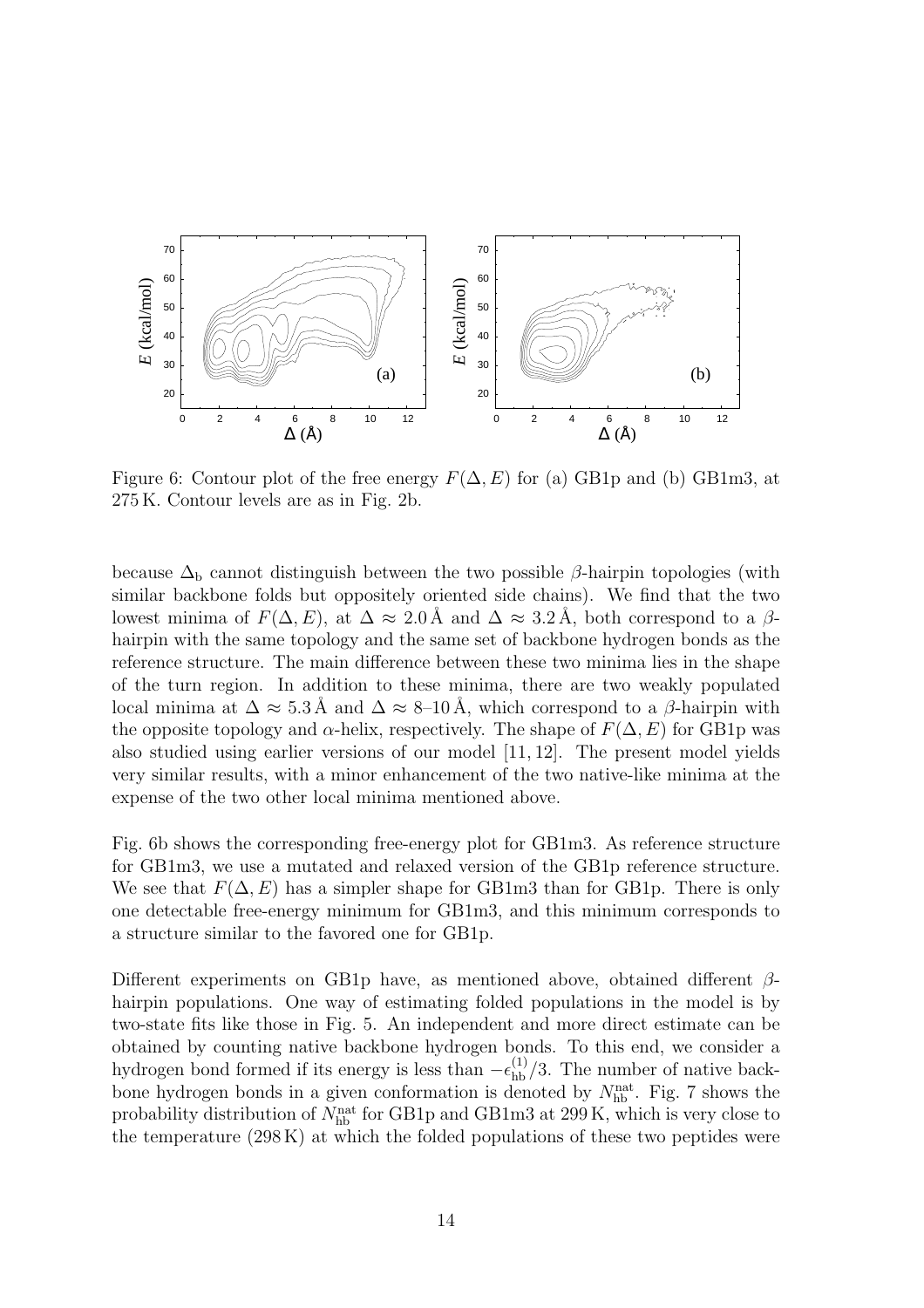

Figure 7: Probability distribution of the number of native hydrogen bonds,  $N_{\text{hb}}^{\text{nat}}$ , for GB1m3 (full line) and GB1p (dotted line) at 299 K. The hydrogen bonds taken as native are the same for both peptides. In GB1p notation, the native hydrogen bonds are  $Glu42(N)$ -Thr55(O),  $Glu42(O)$ -Thr55(N), Thr44(N)-Thr53(O), Thr44(O)-Thr53(N), Asp46(N)-Thr51(O), Asp46(O)-Thr51(N) and Asp47(O)-Lys50(N).

compared by CD and NMR [19]. We find that the probability distribution  $P(N_{\text{hb}}^{\text{nat}})$ has a clear bimodal shape for both peptides, with one native and one unfolded peak. The native peak is, as expected from the results above, significantly larger for the mutant GB1m3 than for GB1p. Taking conformations with  $N_{\text{hb}}^{\text{nat}} \geq 3$  as native and those with  $N_{\rm hb}^{\rm nat} \leq 2$  as unfolded, we obtain native populations of  $82 \pm 1\,\%$  for GB1m3,  $84 \pm 1\%$  for GB1m2, and  $27 \pm 2\%$  for GB1p. The overall agreement between these results and the experimental data ( $86 \pm 3\%$  for GB1m3,  $74 \pm 5\%$  for GB1m2,  $\sim 30\%$ for GB1p) is very good, although the model slightly overestimates the folded fraction for GB1m2. Note that the native populations estimated from  $P(N_{\text{hb}}^{\text{nat}})$ , thanks to the bimodality, are quite well determined, despite that the precise definition of native in terms of  $N_{\text{hb}}^{\text{nat}}$  is somewhat arbitrary.

For GB1m3, we find that one of the hydrogen bonds taken as native is very unlikely to form in our model, namely  $Pro47(O)-Gly50(N)$ . As a result, conformations with  $N_{\rm hb}^{\rm nat} = 7$  are very rare (see Fig. 7).

Our  $E_{\rm hp}$ - and  $N_{\rm hb}^{\rm nat}$ -based native populations for GB1p are different; from the  $E_{\rm hp}$  data we obtain a native population of  $46\%$  at  $299\,\mathrm{K}$ , where the  $N_{\rm hb}^{\rm nat}$  analysis gives  $27\,\%$ . The magnitude of this difference is similar to that between different experiments. The  $N_{\rm hb}^{\rm nat}$ -based result is is good agreement with CD and NMR data, whereas the  $E_{\rm hp}$ based result agrees with Trp fluorescence data. For GB1m3 (and GB1m2), we do not know of any Trp fluorescence study. Our model suggests that the difference between different methods would be smaller in this case. Our  $E_{\text{hp}}$ -based folded population at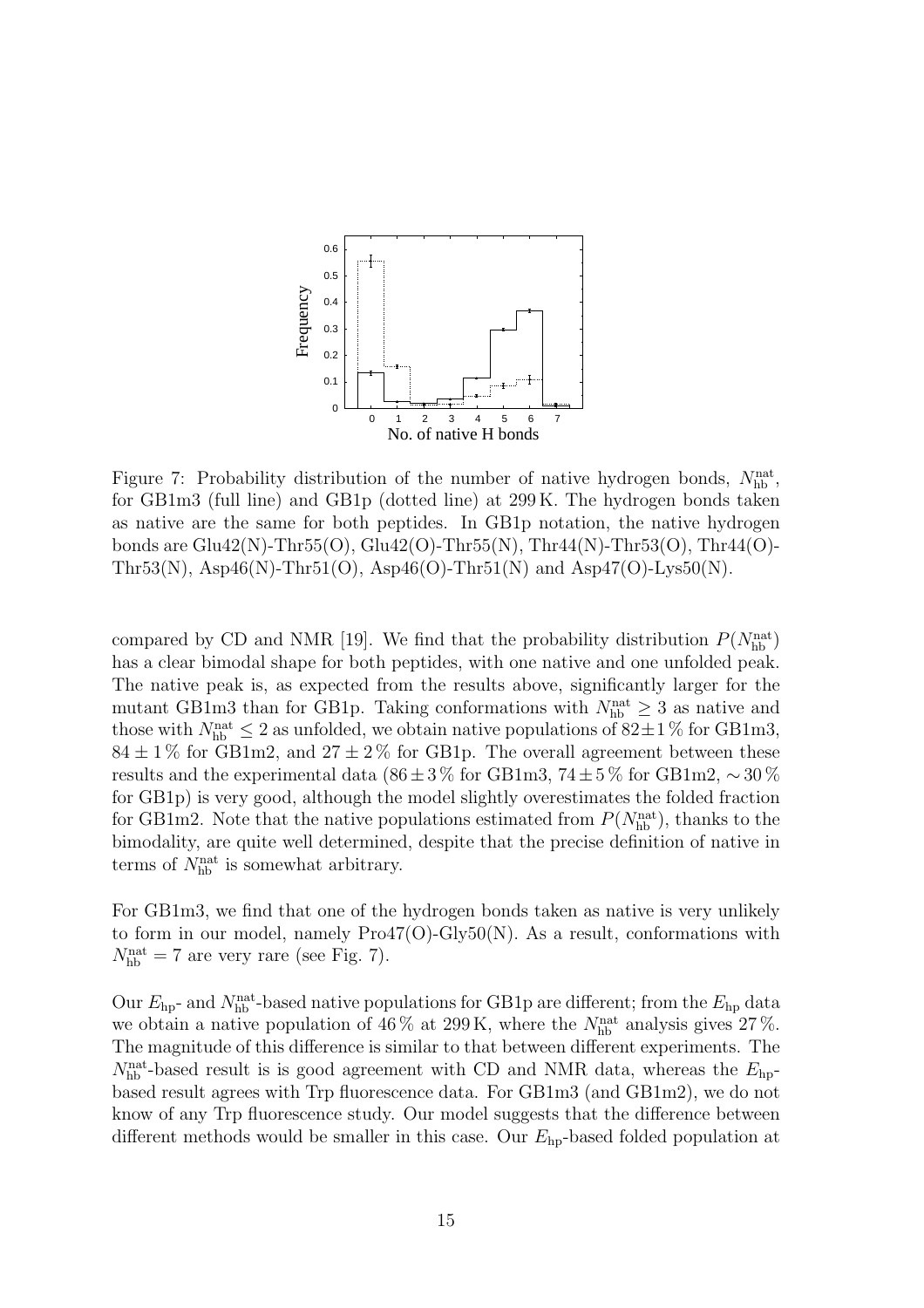

Figure 8: (a) Probability distribution of the number of native backbone hydrogen bonds,  $N_{\text{hb}}^{\text{nat}}$ , for LLM (full line) and Betanova (dotted line) at 287 K. (b) Frequencies of occurrence for the different native hydrogen bonds for Betanova  $\sigma$ ) and LLM  $\sigma$ ) at 287 K. In Betanova notation, the native hydrogen bonds are 1: Ser4(N)-Thr11(O), 2: Ser4(O)-Thr11(N), 3: Gln6(N)-Lys9(O), 4: Gln6(O)- Lys9(N), 5: Tyr10(N)-Thr17(O), 6: Tyr10(O)-Thr17(N), 7: Asn12(N)-Lys15(O) and 8: Asn12(O)-Lys15(N).

299 K is  $85\%$  for GB1m3, which is close to our  $N_{\rm hb}^{\rm nat}$ -based result of  $82\%$ .

#### 3.4 Betanova and LLM

Betanova is a designed antiparallel three-stranded  $\beta$ -sheet peptide with 20 residues (RGWSVQNGKYTNNGKTTEGR) [20], which is only marginally stable [21]. Recently, Betanova mutants with higher stability were developed [21], such as the triple mutant LLM (Val5Leu, Asn12Leu, Thr17Met). The NMR-based native populations of LLM and Betanova are  $36\%$  and  $9\%$ , respectively, at  $283\,\mathrm{K}$  [21]. Results in good agreement with these estimates were obtained when testing an earlier version of our model on these two peptides [12]. Folding simulations of Betanova have also been performed by other groups, using coarse-grained [53] and atomic [54, 55] models.

The folded structure of Betanova and LLM contains eight backbone hydrogen bonds, four in each of the two  $\beta$ -hairpins. Fig. 8a shows the probability distribution of the number of native backbone hydrogen bonds,  $N_{\text{hb}}^{\text{nat}}$ , in our model for LLM and Betanova, at 287 K. The distributions have three peaks. In addition to the folded and unfolded peaks at high and low  $N_{\rm hb}^{\rm nat}$ , there is also a peak at  $N_{\rm hb}^{\rm nat} = 4$ . Visual inspection of snapshots from the simulations reveals that conformations at this peak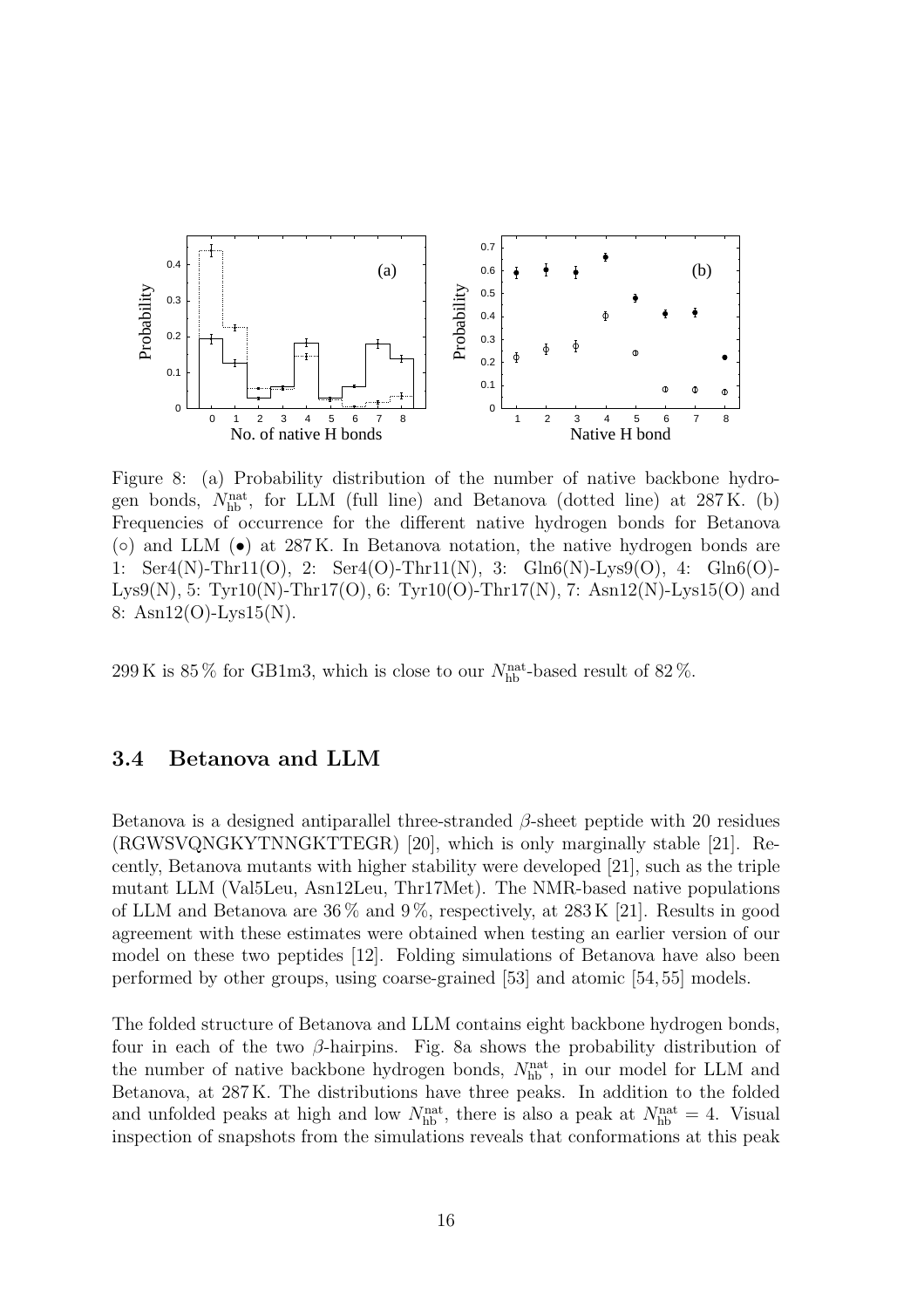

Figure 9: (a) The hydrophobicity energy  $E_{hp}$  against temperature for Betanova ( $\circ$ ) and LLM (•). The lines are fits to Eq. 9 ( $T_m = 314 \pm 1$ ,  $\Delta E = 8.9 \pm 0.1 \text{ kcal/mol}$ for Betanova;  $T_m = 302 \pm 1 \text{ K}$ ,  $\Delta E = 10.9 \pm 0.2 \text{ kcal/mol}$  for LLM). (b) Free energy  $F(\Delta, E)$  for Betanova at 275 K. Contour levels are as in Fig. 2b.

tend to contain the first (N-terminal)  $\beta$ -hairpin but not the second (C-terminal) one. This conclusion, which is in agreement with experimental data [21], is confirmed by the frequencies of occurrence of the individual hydrogen bonds, shown in Fig. 8b. We see that the hydrogen bonds of the first  $\beta$ -hairpin (1–4) occur more frequently than those of the second  $\beta$ -hairpin (5–8), especially for Betanova. For a conformation to be counted as folded, we require that  $N_{\text{hb}}^{\text{nat}} \geq 6$ . With this definition, we find that Betanova and LLM are  $6 \pm 1\%$  and  $38 \pm 2\%$  folded, respectively, at 287 K, which is in good agreement with the experimental results  $(9\% \text{ and } 36\% \text{ at } 283 \text{ K}).$ 

The melting behavior has, as far as we know, not been studied experimentally for Betanova or LLM. In Fig. 9a we show melting curves for these peptides in our model. As in the  $\beta$ -hairpin case, we consider the hydrophobicity energy  $E_{\text{hp}}$ . Betanova has fewer hydrophobic residues than LLM, and we see that  $E_{\text{hp}}$  is much lower in absolute value for Betanova than for LLM. In our model, the difference in hydrophobicity is the main reason why LLM is more stable than Betanova. A two-state analysis of our  $E_{\text{hp}}$ data gives  $T_m = 314 \pm 1$  and  $\Delta E = 8.9 \pm 0.1$  kcal/mol for Betanova, and  $T_m = 302 \pm 1$  K and  $\Delta E = 10.9 \pm 0.2 \,\text{kcal/mol}$  for LLM. These fitted two-state parameters contrast sharply with the results of the  $N_{\rm hb}^{\rm nat}$  analysis above, especially for Betanova. In fact, for Betanova, the fitted two-state parameters correspond to a native population of 80 % at the temperature 287 K, at which Betanova was estimated above to be only 6% folded. This discrepancy between the native populations obtained using  $E_{\rm hp}$ and  $N_{\text{hb}}^{\text{nat}}$  data clearly show that, in our model, these two peptides do not behave as ideal two-state systems. It is worth noting that the quality of the two-state fits in Fig. 9a, nevertheless, is very good, which illustrates that deviations from the simple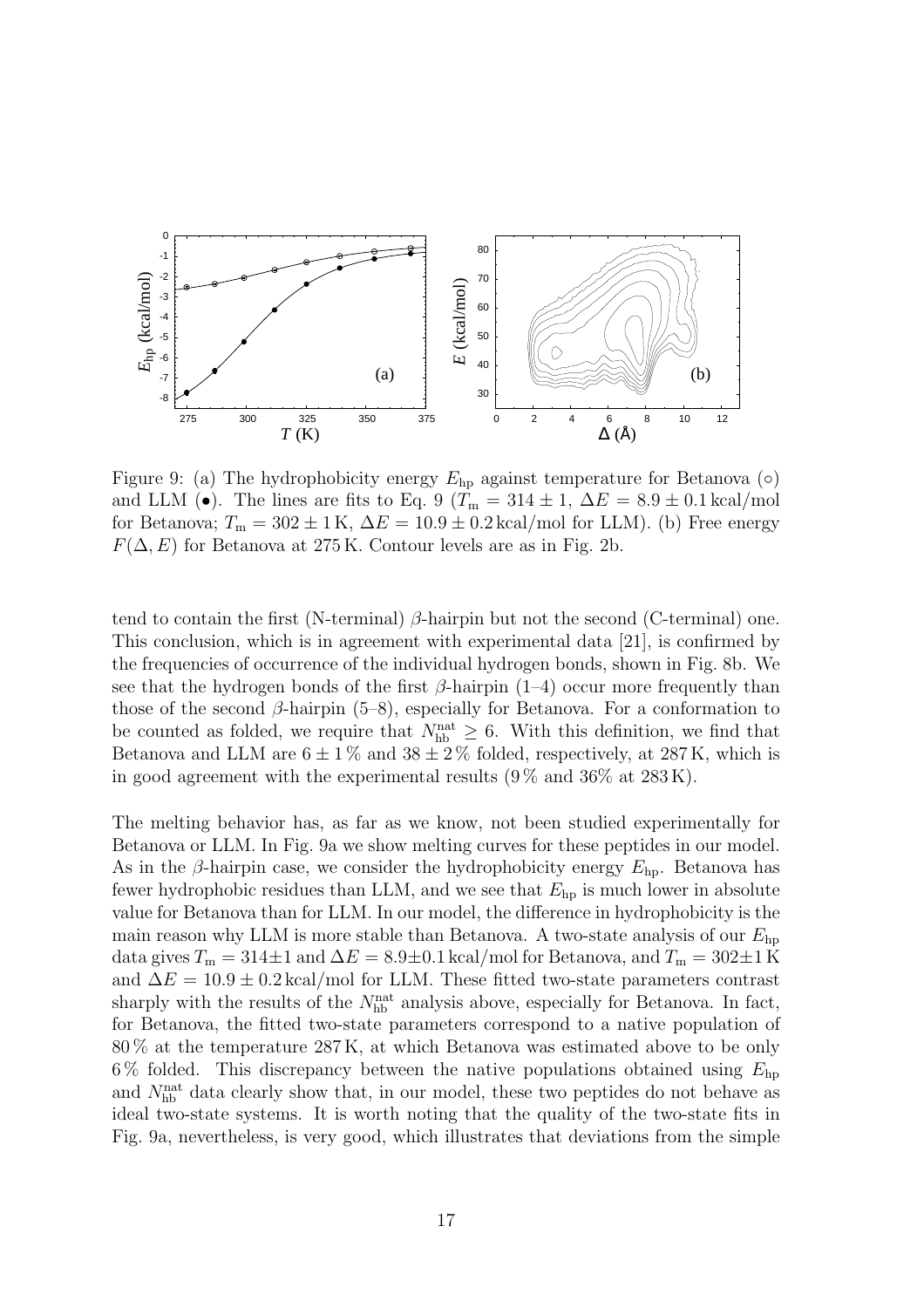two-state picture can be very hard to detect from the temperature dependence of a single quantity [56].

Fig. 9b shows the free energy  $F(\Delta, E)$  for Betanova at 275 K. Like for the  $\beta$ -hairpins, we use all the heavy atoms in the RMSD, but limit the comparison to the residues 3-18. The residues 1, 2, 19 and 20 do not participate in the  $\beta$ -sheet structure. There is a local minimum at  $\Delta \approx 3.2$  Å representing the state obtained in our model that most resembles the NMR structure. That this state is not the most probable state in the model is consistent with the low native population found experimentally for this peptide. The corresponding graph for LLM shows a much more prominent minimum representing the native conformation.

#### 3.5 The character of the melting transition

For GB1p, Betanova and LLM, we saw above that the apparent native population depends on which quantity we study. This dependence reflects the fact that these peptides do not show ideal two-state behavior in the model. A quantity for which we obtain a relatively high apparent melting temperature not only for these three peptides but for all the peptides studied, is the radius of gyration,  $R_{\rm g}$ . The  $T_{\rm m}$ values obtained from our  $R<sub>g</sub>$  data for  $F<sub>s</sub>$  and the Trp cage are 29 K and 9 K higher, respectively, than what we found above using the helix content. For GB1m3, our  $R_{\rm g}$ data gives a  $T<sub>m</sub>$  that is 6 K higher than that obtained above using the hydrophobicity energy. These comparisons show that none of the peptides studied behaves as a perfect two-state system in our model, although the deviations from this behavior might be relatively small for some of them, such as GB1m3.

One measure of the sharpness of the melting transition is the height of the peak in the specific heat,  $C_v$ . In Fig. 10, we show specific heat curves for the different peptides studied. The results for GB1m2 are again very similar to those for GB1m3 and therefore omitted. The specific heat exhibits a clear peak for all the peptides studied, but the height of the peak varies. The peak is highest for GB1m3, indicating that the melting transition is most two-state-like for this peptide. A comparison of the energy distributions of the different peptides (not shown) supports this conclusion. For GB1m3, we find that the energy distribution has a bimodal shape, although not very pronounced. The other peptides all have wide but single-peaked distributions. The distribution is particularly wide, virtually flat, for GB1p, which has the next highest peak in  $C_v$ .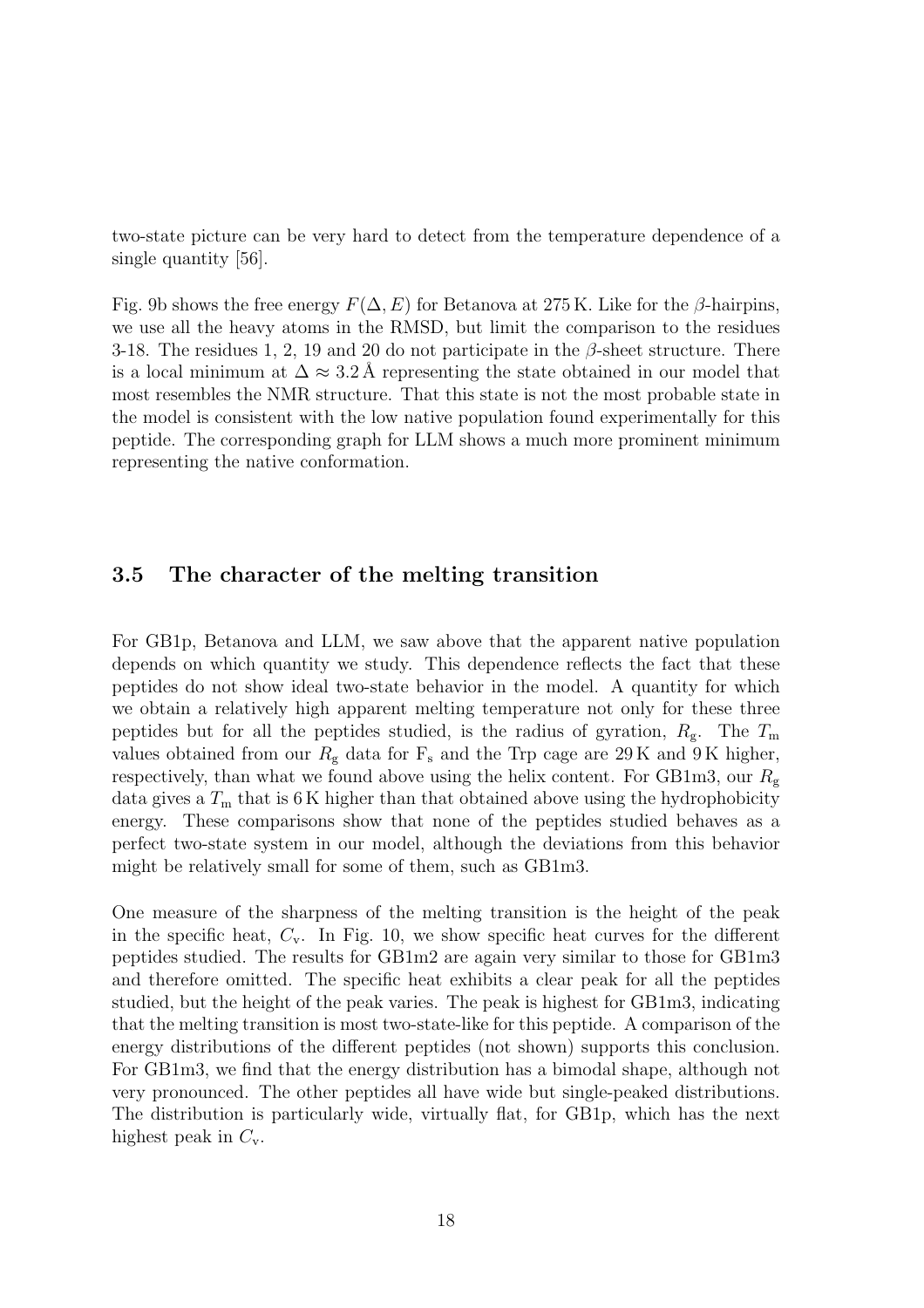

Figure 10: The specific heat  $C_{\rm v}$  against temperature for the different peptides, as obtained using histogram reweighting techniques [57]. For each peptide, a band is shown. The band is centered around the expected value and shows statistical  $1\sigma$ errors.  $C_{\rm v}$  is defined as  $C_{\rm v} = N^{-1}d\langle E\rangle/dT = (NkT^2)^{-1}(\langle E^2\rangle - \langle E\rangle^2)$ , where N is the number of amino acids and  $\langle O \rangle$  denotes a Boltzmann average of variable O.

For the peptide with the sharpest transition, GB1m3, we find that the specific heat maximum, 316 K, is located near the temperature at which its folded population is 50 %. The other peptides are less than 50 % folded at their specific heat maxima, especially Betanova. Betanova was estimated above to be 6% folded at 287 K in the model, and has its specific heat maximum at a temperature higher than that, 293 K.

# 4 Conclusion

We have developed an atomic model with a simplified phenomenological potential for folding studies of polypeptide chains, which was tested on a set of peptides with about 20 amino acids each, namely the Trp cage, F<sup>s</sup> , GB1p, GB1m2, GB1m3, Betanova and LLM. First of all, our study shows that the model folds these different sequences to structures similar to their experimental structures, for one and the same choice of model parameters. In addition, we investigated the stability and melting behavior of the peptides. The following list is a brief summary of these calculations, focusing on the observables expected to be correlated with the corresponding experimental probes.

• The helix content of the Trp cage shows a temperature dependence that is in good agreement with experimental data based on CD and NMR (see Fig. 3).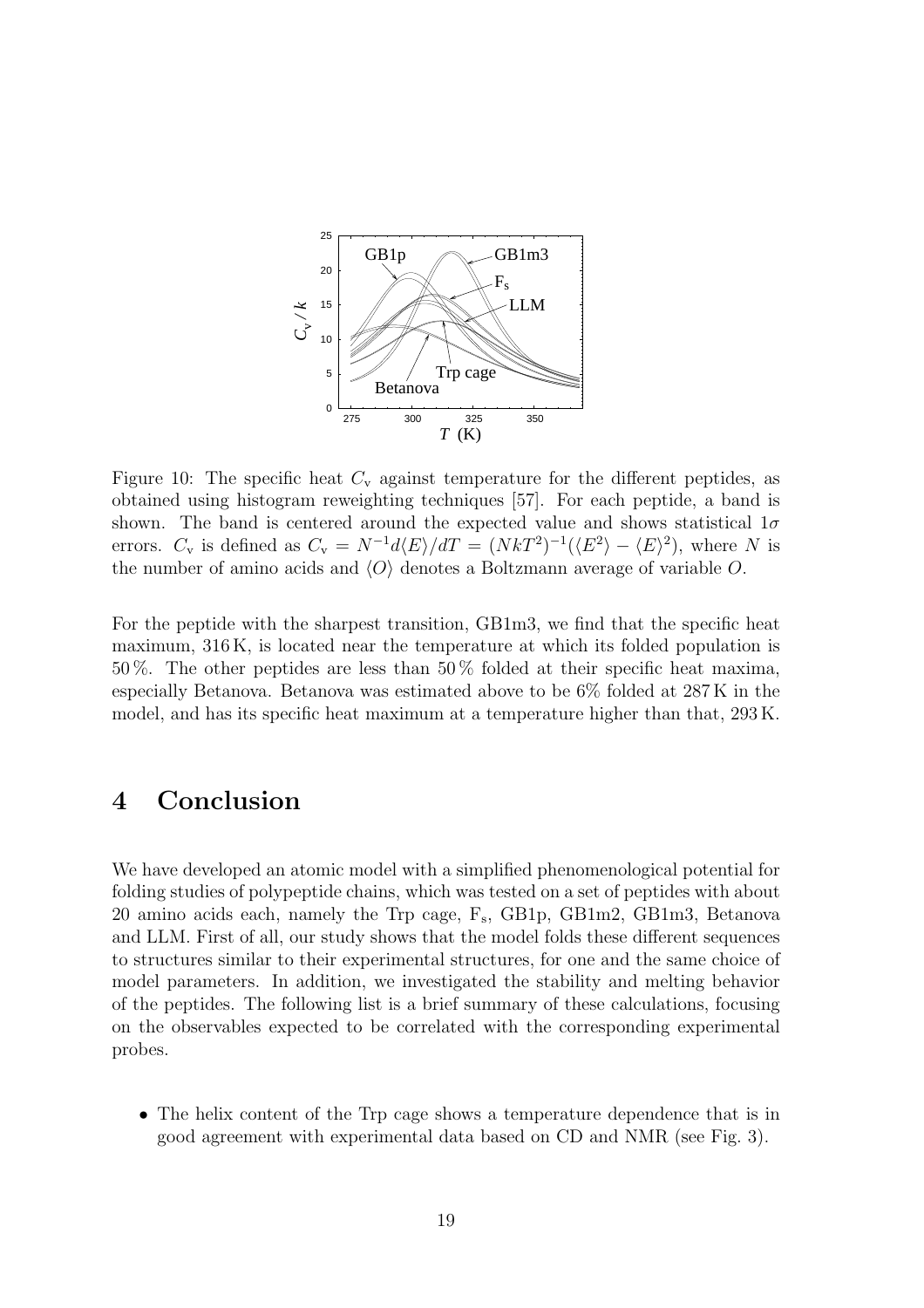|                  | Exp.                    | Model                |
|------------------|-------------------------|----------------------|
| GB1 <sub>p</sub> | $\sim$ 30 % (298 K)     | $27 \pm 2\%$ (299 K) |
| GB1m2            | $74 \pm 5\%$ (298 K)    | $84 \pm 1\%$ (299 K) |
| GB1m3            | $86 \pm 3\%$ (298 K)    | $82 \pm 1\%$ (299 K) |
| <b>Betanova</b>  | $9\% (283\,\mathrm{K})$ | $6 \pm 1\%$ (287 K)  |
| <b>LLM</b>       | $36\%$ (283 K)          | $38 \pm 2\%$ (287 K) |

Table 2: Folded populations of the different  $\beta$ -sheet peptides in the model, along with experimental results. The experimental data on GB1p, GB1m2 and GB1m3 are from Fesinmeyer et al. [19], whereas those on Betanova and LLM are from López de la Paz et al. [21].

- A two-state analysis of the helix content of  $F_s$  gives  $T_m$  and  $\Delta E$  values that are in good agreement with CD data, while the  $T_m$  value is somewhat low compared to its IR-based value.
- Estimates of folded populations based on native hydrogen bond data for the  $\beta$ -sheet peptides GB1p, GB1m2, GB1m3, Betanova and LLM are in good agreement with CD- and NMR-based experimental results, as is summarized in Table 2. Recall that the energy scale was set using the  $\alpha$ -helical Trp cage.
- Experimentally, GB1p has been studied using Trp fluorescence as well, which gave a folded population higher than that in Table 2. Our results based on hydrophobicity energy data are in good agreement with those from the Trp fluorescence study.

The model fails to reproduce the difference in folded population between the two stable mutants of GB1p (see Table 2), which in part may be due to the fact that Coulomb interactions between side-chain charges are ignored; GB1m3 contains some charged residues that are missing in GB1m2. The overall quantitative agreement with experimental data is, nevertheless, excellent. This agreement indicates that factors such as Coulomb interactions between charged residues play a quite limited role in the folding thermodynamics of these peptides, compared to hydrogen bonding and hydrophobic attraction, which are the main driving forces of the model.

The temperature dependence of the model is, to us, surprisingly good, for two reasons. First, the temperature dependence was not considered at all when calibrating the model, except in the determination of the energy scale. A considerable amount of fine-tuning was required in order to obtain proper folded structures, but no further fine-tuning was performed once that goal had been achieved. Second, our calculations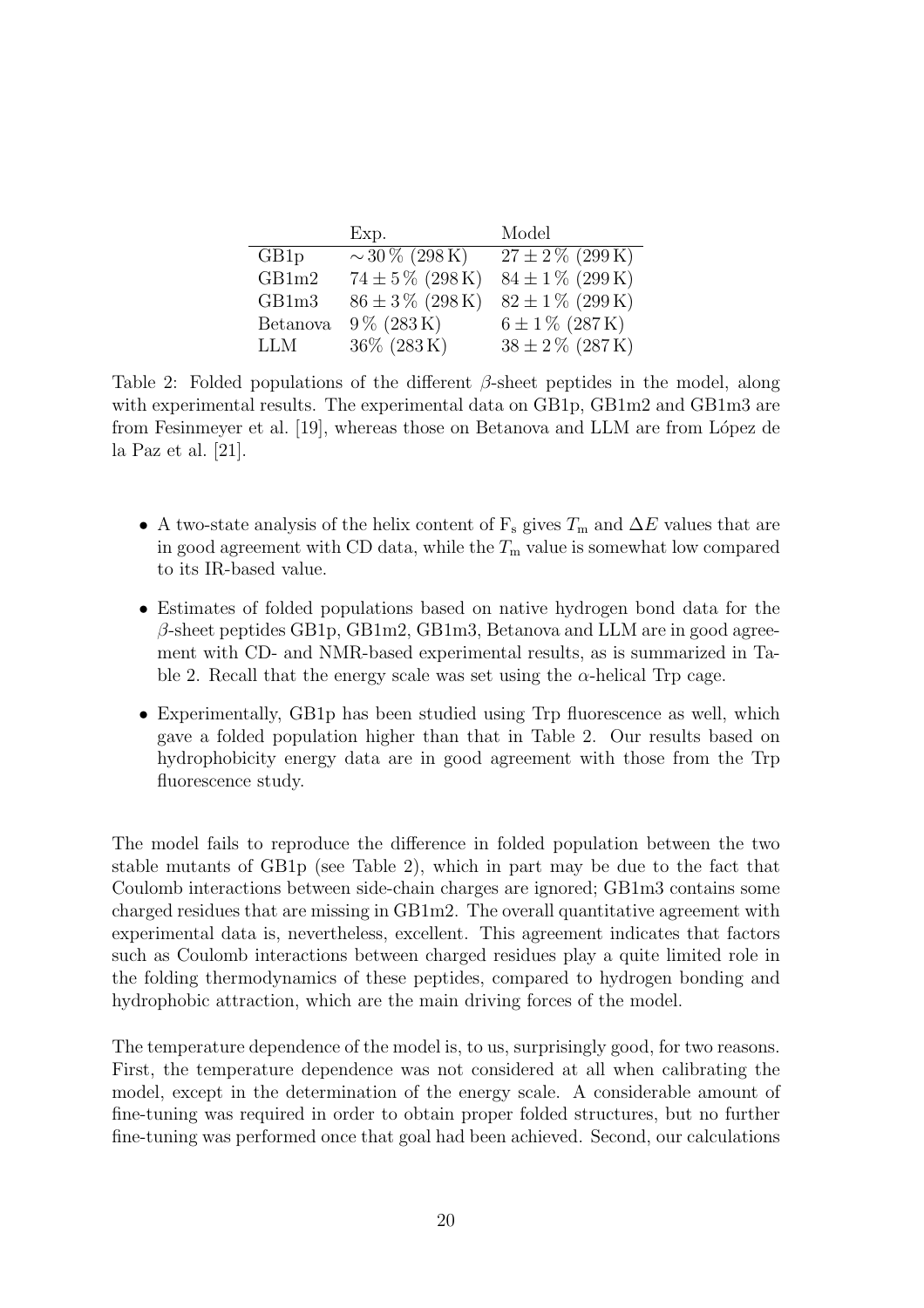do not involve any reparametrization of the energy function. In other words, the parameters of the energy function are temperature independent, which is a simplifying assumption rather than a controlled approximation. On the other hand, it should be noted that the melting transition is not triggered by a sudden change in, for example, the strength of the hydrophobic attraction.

In the development of this model, we have taken a purely phenomenological approach. The model will be further developed by studying new amino acid sequences, which will impose new conditions on the interaction potential. As before, the challenge will be to do this in a backwards compatible manner; the model must not lose its ability to fold previously studied sequences. As to limitations of the current version of the model, we know that it is unable to properly fold the so-called trpzip  $\beta$ -hairpins [58], which make  $\beta$ -hairpins in the model but with the wrong topology. We also expect that refinement of the model will be needed as the chains get larger. For example, as mentioned earlier, it is likely that our pair-wise additive hydrophobicity potential will have to be supplemented with multibody terms for large chains. Finding out how to change the model in order to make it more general without losing computational efficiency will not be an easy task, but the results obtained so far makes it tempting to try.

### Acknowledgments

We thank Garry Gippert for valuable discussions and Luis Serrano and Manuela López de la Paz for providing NMR structures for LLM and Betanova. This work was in part supported by the Swedish Research Council and the Knut and Alice Wallenberg Foundation through the Swegene consortium.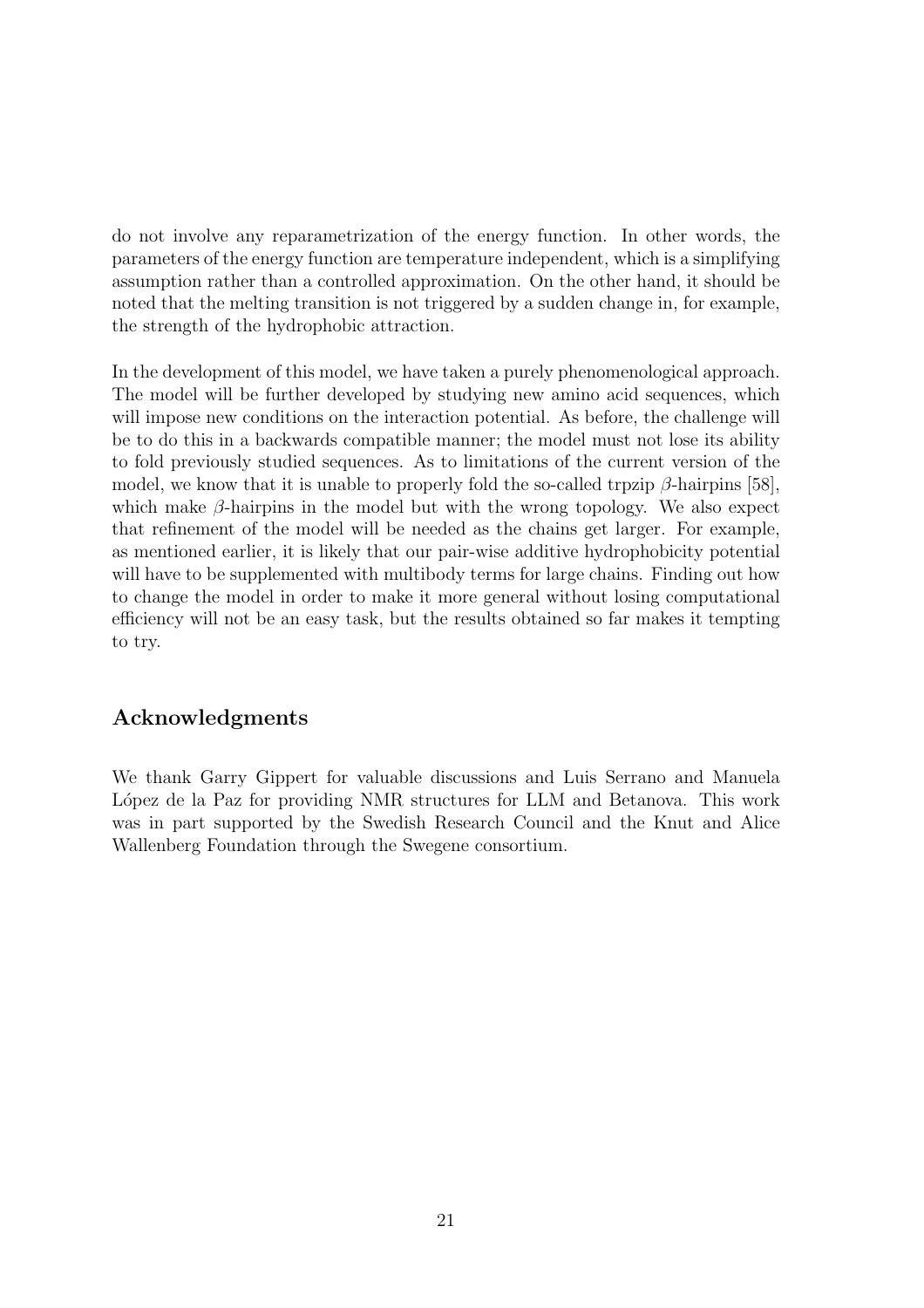## References

- [1] Dobson, C.M. 2003. Protein folding and misfolding. Nature 426: 884–890.
- [2] Dyson, H.J., and P.E. Wright. 2002. Coupling of folding and binding for unstructured proteins. Curr. Opin. Struct. Biol. 12: 54–60.
- [3] Gnanakaran, S., H. Nymeyer, J. Portman, K.Y. Sanbonmatsu, and A.E. García. 2003. Peptide folding simulations. Curr. Opin. Struct. Biol. 13: 168–174.
- [4] Zaman, M.H., M.Y. Shen, R.S. Berry, K.F. Freed and T.R. Sosnick. 2003. Investigations into sequence and conformational dependence of backbone entropy, inter-basin dynamics and the Flory isolated-pair hypothesis for peptides. J. Mol. Biol. 331: 693–711.
- [5] Zhou, R., B.J. Berne, and R. Germain. 2001. The free energy landscape for  $\beta$ hairpin folding in explicit water. Proc. Natl. Acad. Sci. USA 98:14931-14936.
- [6] Still, W.C., A. Tempczyk, R.C. Hawley, and T. Hendrickson. 1990. Semianalytical treatment of solvation for molecular mechanics and dynamics. J. Am. Chem. Soc. 112: 6127–6129.
- [7] Hassan, S.A., E.L. Mehler, D. Zhang and H. Weinstein. 2003. Molecular dynamics simulations of peptides and proteins with a continuum electrostatic model based on screened Coulomb potentials. Proteins 51: 109–125.
- [8] Ferrara, P., J. Apostolakis, and A. Caflisch. 2002. Evaluation of a fast implicit solvent model for molecular dynamics simulations. Proteins 46: 24–33.
- [9] Hansmann, U.H.E., and L.T. Wille. 2002. Global optimization by energy landscape paving. Phys. Rev. Lett. 88: 068105.
- [10] Schug, A., T. Herges, and W. Wenzel. 2003. Reproducible protein folding with the stochastic tunneling method. Phys. Rev. Lett. 91: 158102.
- [11] Irbäck, A., B. Samuelsson, F. Sjunnesson, and S. Wallin. 2003. Thermodynamics of α- and β-structure formation in proteins. Biophys. J. 85: 1466–1473.
- [12] Irbäck, A., and F. Sjunnesson. 2004. Folding thermodynamics of three  $\beta$ -sheet peptides: a model study. Proteins 56: 110–116.
- [13] Sayle, R., and E.J. Milner-White. 1995. RasMol: biomolecular graphics for all. Trends Biochem. Sci. 20: 374–376.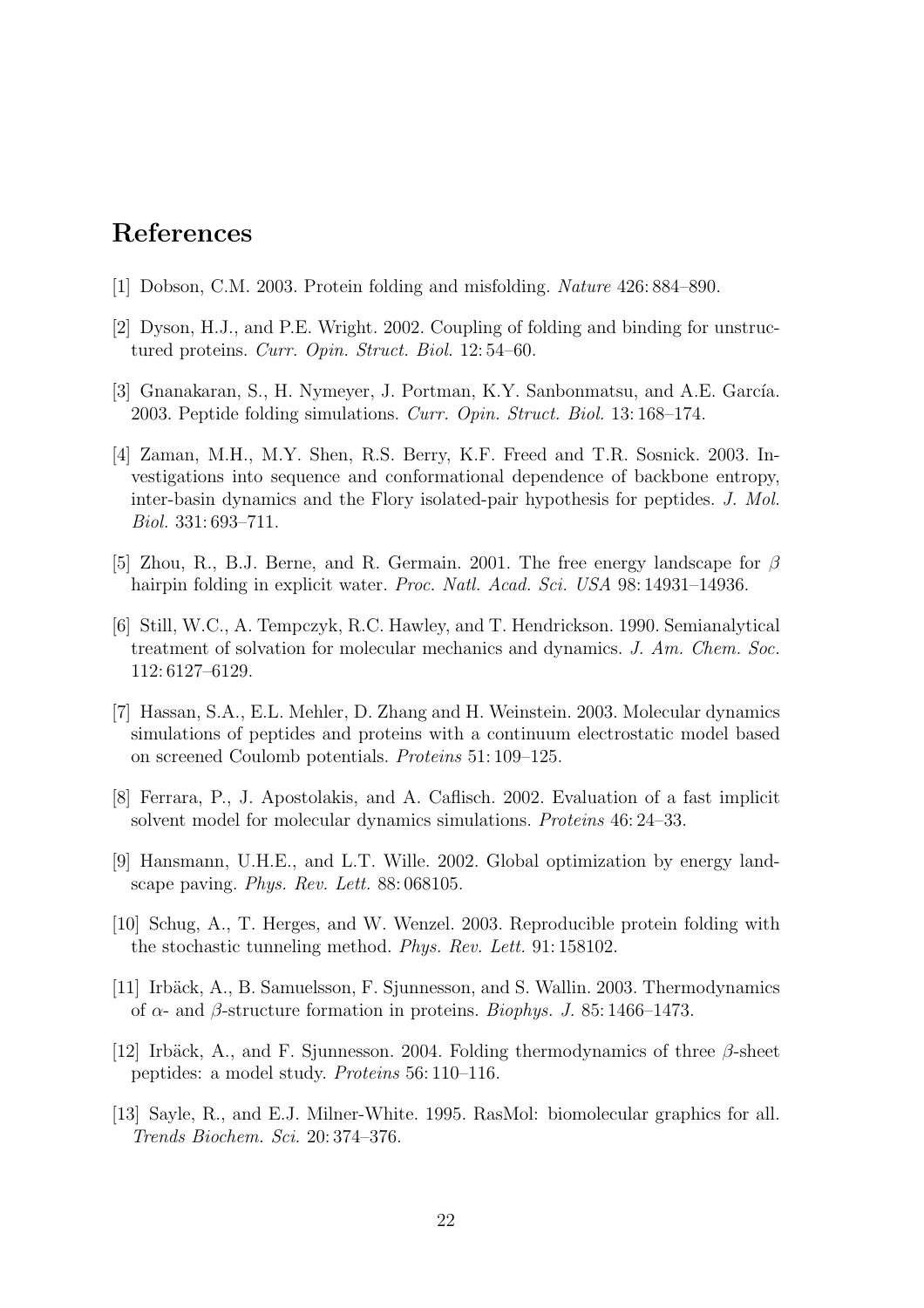- [14] Neidigh, J.W., R.M. Fesinmeyer, and N.H. Andersen. 2002. Desiging a 20-residue protein. Nat. Struct. Biol. 9: 425–430.
- [15] Lockhart, D.J., and P.S. Kim. 1992. Internal Stark effect measurement of the electric field at the amino acid terminus of an  $\alpha$  helix. Science 257: 947–951.
- [16] Lockhart, D.J., and P.S. Kim. 1993. Electrostatic screening of charge and dipole interactions with the helix backbone. Science 260: 198–202.
- [17] Kobayashi, N., S. Endo, and E. Munekata. 1993. Conformational study on the IgG binding domain of protein G. In Peptide Chemistry 1992. N. Yanaihara, editor. ESCOM, Leiden. 278–281.
- [18] Blanco, F.J., G. Rivas, L. Serrano. 1994. A short linear peptide that folds into a native stable  $\beta$ -hairpin in aqueous solution. *Nat. Struct. Biol.* 1: 584–590.
- [19] Fesinmeyer, R.M., F.M. Hudson, and N.H. Andersen. 2004. Enhanced hairpin stability through loop design: the case of the protein G B1 domain hairpin. J. Am. Chem. Soc. 126: 7238–7243.
- [20] Kortemme, T., M. Ramírez-Alvarado, and L. Serrano. 1998. Design of a 20amino acid, three-stranded  $\beta$ -sheet protein. Science 281: 253–256.
- [21] López de la Paz, M., E. Lacroix, M. Ramírez-Alvarado, and L. Serrano. 2001. Computer-aided design of β-sheet peptides. J. Mol. Biol. 312: 229–246.
- [22] Favrin, G., A. Irbäck, and S. Mohanty. 2004. Oligomerization of amyloid  $A\beta_{16-22}$ peptides using hydrogen bonds and hydrophobicity forces. Biophys. J. 87: 3657– 3664.
- [23] Tsai, J., R. Taylor, C. Chothia, and M. Gerstein. 1999. The packing density in proteins: standard radii and volumes. J. Mol. Biol. 290: 253–266.
- [24] Brändén, C., and J. Tooze. 1991. Introduction to Protein Structure. Garland Publishing, New York.
- [25] Shimizu, S., and H.S. Chan. 2001. Anti-cooperativity in hydrophobic interactions: a simulation study of spatial dependence of three-body effects and beyond. J. Chem. Phys. 115: 1414–1421.
- [26] Lyubartsev, A.P., A.A. Martsinovski, S.V. Shevkunov, and P.N. Vorontsov-Velyaminov. 1992. New approach to Monte Carlo calculation of the free energy: method of expanded ensembles. J. Chem. Phys. 96: 1776–1783.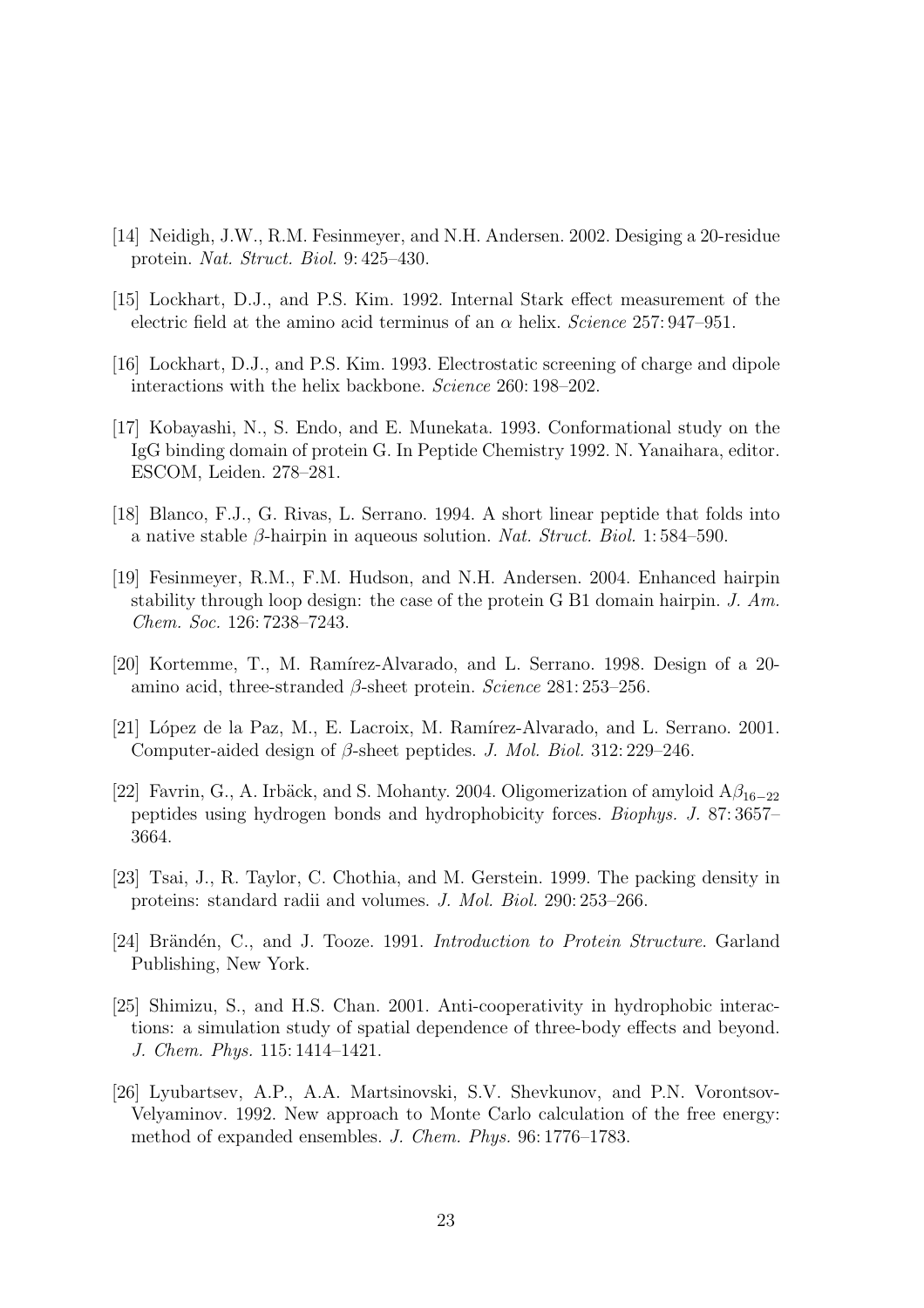- [27] Marinari, E., and G. Parisi. 1992. Simulated tempering: A new Monte Carlo scheme. Europhys. Lett. 19: 451–458.
- [28] Irbäck, A., and F. Potthast. 1995. Studies of an off-lattice model for protein folding: sequence dependence and improved sampling at finite temperature. J. Chem. Phys. 103: 10298–10305.
- [29] Hansmann, U.H.E., and Y. Okamoto. 1999. New Monte Carlo algorithms for protein folding. Curr. Opin. Struct. Biol. 9: 177–183.
- [30] Favrin, G., A. Irbäck, and F. Sjunnesson. 2001. Monte Carlo update for chain molecules: biased Gaussian steps in torsional space. J. Chem. Phys. 114: 8154– 8158.
- [31] Press W.H., B.P. Flannery, S.A. Teukolsky, and W.T. Vetterling. 1992. Numerical Recipes in C: The Art of Scientific Computing. Cambridge University Press, Cambridge.
- [32] Qiu, L., S.A. Pabit, A.E. Roitberg, and S.J. Hagen. 2002. Smaller and faster: The 20-residue Trp-cage protein folds in  $4 \mu s$ . J. Am. Chem. Soc. 124: 12952–12953.
- [33] Snow, C.D., B. Zagrovic, and V.S. Pande. 2002. The Trp cage: Folding kinetics and unfolded state topology via molecular dynamics simulations. J. Am. Chem. Soc. 124: 14548–14549.
- [34] Simmerling, C., B. Strockbine, and A.E. Roitberg. 2002. All-atom structure prediction and folding simulations of a stable protein. J. Am. Chem. Soc. 124: 11258– 11259.
- [35] Pitera, J.W., and W. Swope. 2003. Understanding folding and design: replicaexchange simulations of "Trp-cage" miniproteins. Proc. Natl. Acad. Sci. USA 100: 7587–7592.
- [36] Zhou, R. 2003. Trp-cage: folding free energy landscape in explicit water. Proc. Natl. Acad. Sci. USA 100: 13280–13285.
- [37] Williams, S., T.P. Causgrove, R. Gilmanshin, K.S. Fang, R.H. Callender, W.H. Woodruff, and R.B. Dyer. 1996. Fast events in protein folding: Helix melting and formation in a small peptide. Biochemistry 35: 691–697.
- [38] Thompson, P.A., W.A. Eaton, and J. Hofrichter. 1997. Laser temperature jump study of the helix $\rightleftharpoons$ coil kinetics of an alanine peptide interpreted with a 'kinetic zipper' model. Biochemistry 36: 9200–9210.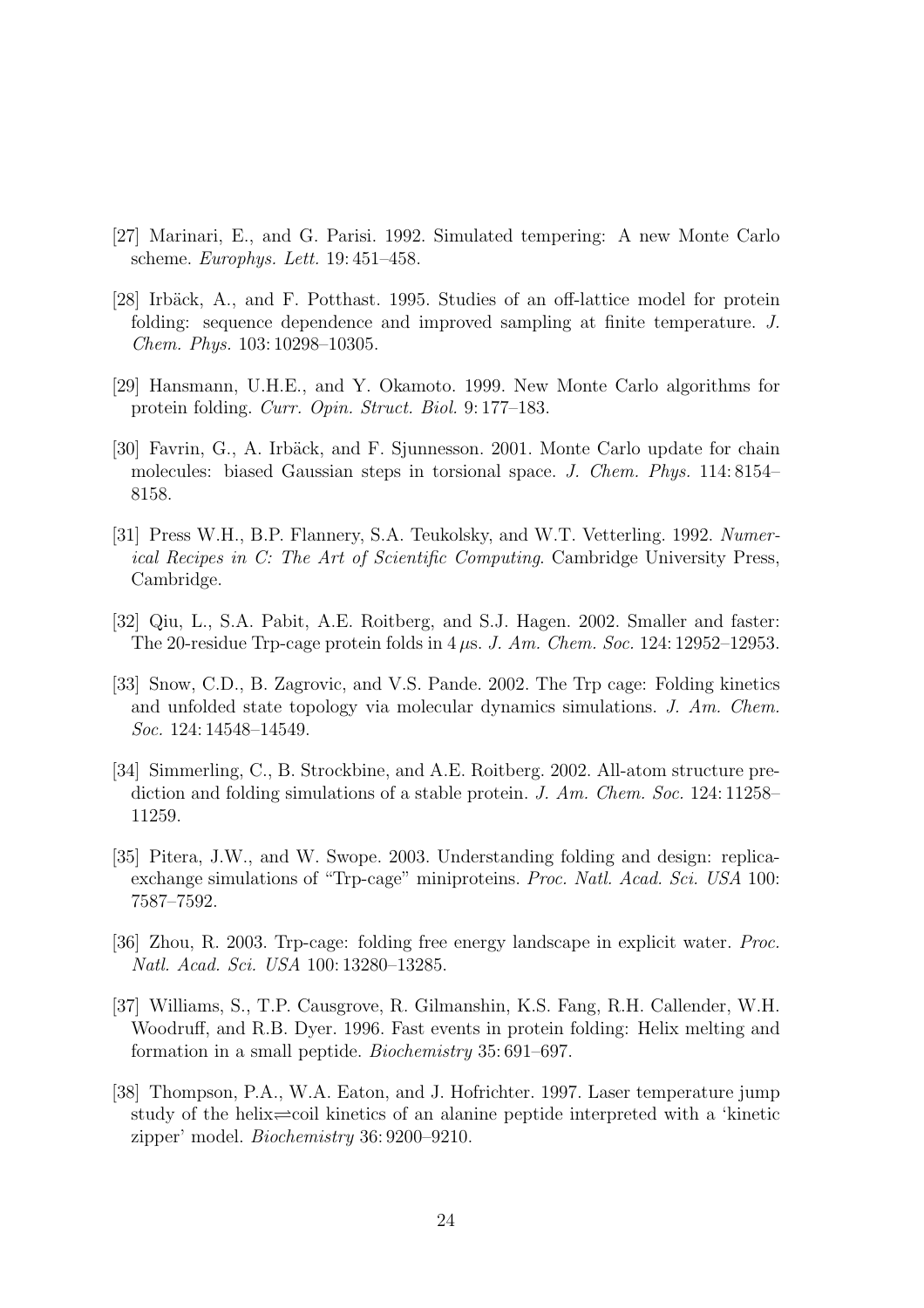- [39] Vila, J.A., D.R. Ripoll, and H.A. Scheraga. 2000. Physical reasons for the unusual  $\alpha$ -helix stabilization afforded by charged or neutral polar residues in alaninerich peptides. Proc. Natl. Acad. Sci. USA 97: 13075–13079.
- [40] García, A.E., and K.Y. Sanbonmatsu. 2002.  $\alpha$ -helical stabilization by side chain shielding of backbone hydrogen bonds. Proc. Natl. Acad. Sci. USA 99: 2782–2787.
- [41] Nymeyer, H., and A.E. García. 2003. Simulation of the folding equilibrium of  $\alpha$ helical peptides: A comparison of the generalized Born approximation with explicit solvent. Proc. Natl. Acad. Sci. USA 100: 13934–13939.
- [42] Roccatano, D., A. Amadei, A. Di Nola, and H.J.C. Berendsen. 1999. A molecular dynamics study of the 41–56  $\beta$ -hairpin from B1 domain of protein G. Protein Sci. 8: 2130–2143.
- [43] Pande, V.S., and D.S. Rokhsar. 1999. Molecular dynamics simulations of unfolding and refolding of a  $\beta$ -hairpin fragment of protein G. Proc. Natl. Acad. Sci. USA 96: 9062–9067.
- [44] Dinner, A.R., T. Lazaridis, and M. Karplus. 1999. Understanding  $\beta$ -hairpin formation. Proc. Natl. Acad. Sci. USA 96: 9068–9073.
- [45] García, A.E., K.Y. Sanbonmatsu. 2001. Exploring the energy landscape of a  $\beta$ hairpin in explicit solvent. *Proteins* 42:345–354.
- [46] Zagrovic, B., E.J. Sorin, and V. Pande. 2001. β-hairpin folding simulations in atomistic detail using an implicit solvent model. J. Mol. Biol. 313: 151–169.
- [47] Kussell, E., J. Shimada, and E.I. Shakhnovich. 2002. A structure-based method for derivation of all-atom potentials for protein folding. Proc. Natl. Acad. Sci. USA 99: 5343–5348.
- [48] Zhou, R. 2003. Free energy landscape of protein folding in water: explicit vs. implicit solvent. Proteins 53: 148–161.
- [49] Bolhuis, P.G. 2003. Transition-path sampling of  $\beta$ -hairpin folding. *Proc. Natl.* Acad. Sci. USA 14: 12129–12134.
- [50] Wei, G., N. Mousseau, and P. Derreumaux. 2004. Complex folding pathways in a simple β-hairpin. Proteins 56: 464–474.
- [51] Muñoz, V., P.A. Thompson, J. Hofrichter, and W.A. Eaton. 1997. Folding dynamics and mechanism of β-hairpin formation. Nature 390: 196–199.